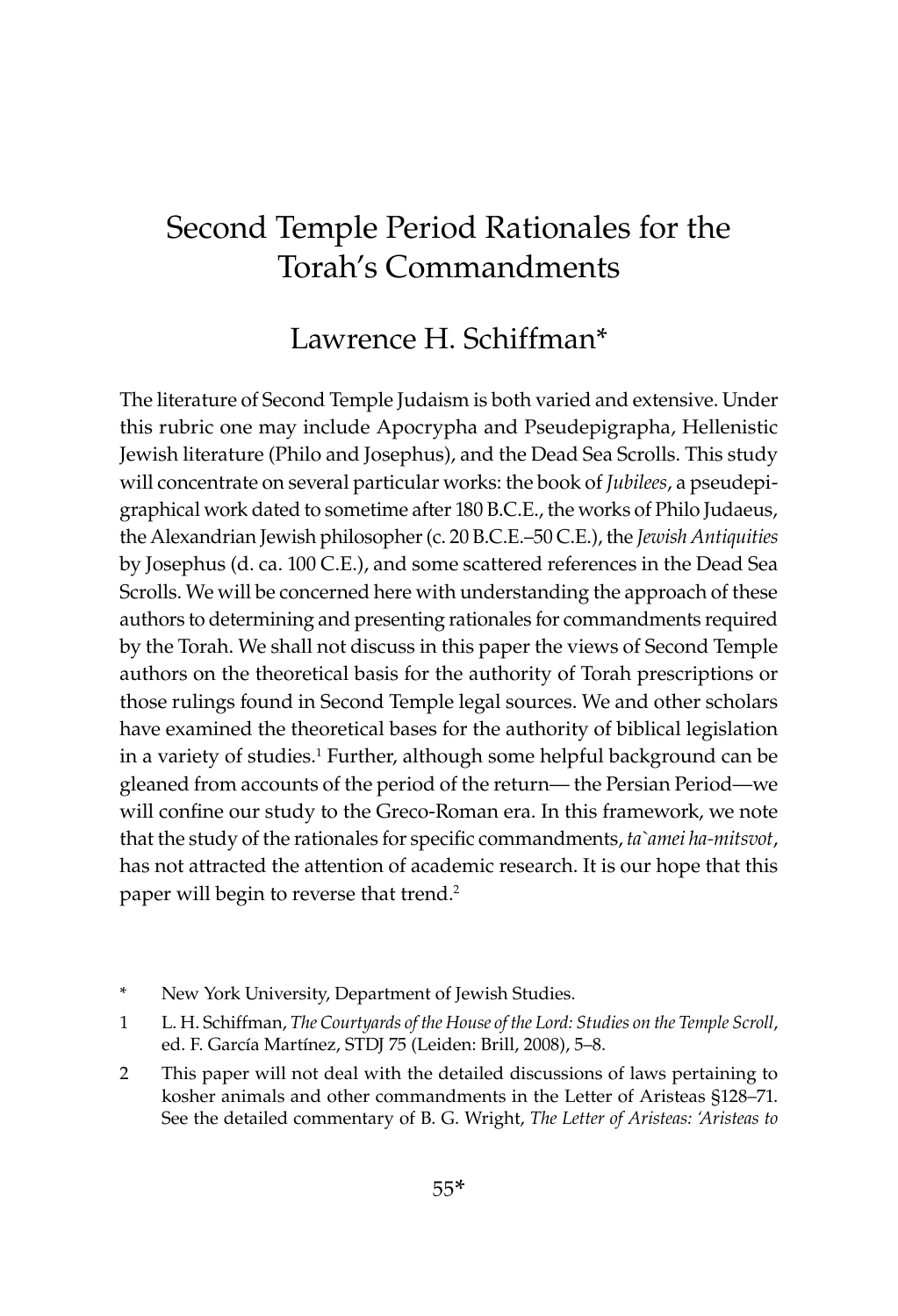#### Book of *Jubilees*

We begin our discussion by looking at the book of *Jubilees*. 3 This is a work completed sometime soon after 180 B.C.E. *Jubilees* rewrites and expands the book of Genesis, stretching from the creation to the end of the book, and continues into Exodus, concluding with laws for the observance of Passover. The book is organized around a chronology based on jubilee years, a feature not particularly important to our purposes today. Central to our discussion, however, is the fact that the book follows closely on a principle that the rabbis would later enunciate, namely that the Patriarchs observed, or we might say pre-observed, large parts of the legislation of the Torah before it had been given at Sinai.<sup>4</sup> In this spirit, the book often refers to observance of commandments, especially those pertaining to the holidays and their sacrifices, by the Patriarchs and often connects these observances to specific events in their lives or to important principles of Judaism.

As we survey the most important of these examples, we need to be aware of a significant distinction. I would describe it as the difference between the conceptual rationale for a commandment and its etiology. In a certain sense, this gets right to the heart of the very definition of *ta`amei ha-mitsvot*. Examination of later literature that seeks to provide us with such rationales speaks not to the historical origin of the particular commandment but to its meta-halakhic meaning within the overall framework of Judaism as a holistic phenomenon. We will see some examples of this kind of conceptual

*Philocrates' or 'On the Translation of the Law of the Jews'* (Berlin; Boston: de Gruyter, 2015), 246–312, and E. S. Gruen, "The Letter of Aristeas," in *Outside the Bible: Ancient Jewish Writings Related to Scripture*, ed. L. H. Feldman, J. Kugel, and L.H. Schiffman, 3 vols. (Philadelphia: Jewish Publication Society; Lincoln: University of Nebraska, 2013), 3.2737–43.

- 3 For an introduction, see J. L. Kugel, "Jubilees," in *Outside the Bible,* 1.272–82. We take issue, however, with the theory put forward by him and by M. Segal [*The Book of Jubilees: Rewritten Bible, Redaction, Ideology and Theology*, JSJSup 117 (Leiden: Brill, 2007)] arguing that the halakhic sections were interpolated by a second author. We see the halakhic sections as part of the essential argument of the original author for the patriarchal origins of Jewish observances. Cf. L. H. Schiffman, "The Patriarchs and Halakhah in the Dead Sea Scrolls," in *Rewriting and Interpreting the Hebrew Bible: The Biblical Patriarchs in the Light of the Dead Sea Scrolls*, ed. D. Dimant and R. G. Kratz, BZAW 439 (Berlin: de Gruyter, 2013), 255–58.
- 4 *M. Qidd*. 6:14 (end [most probably a post-tannaitic addition)], *b. Yoma* 28b.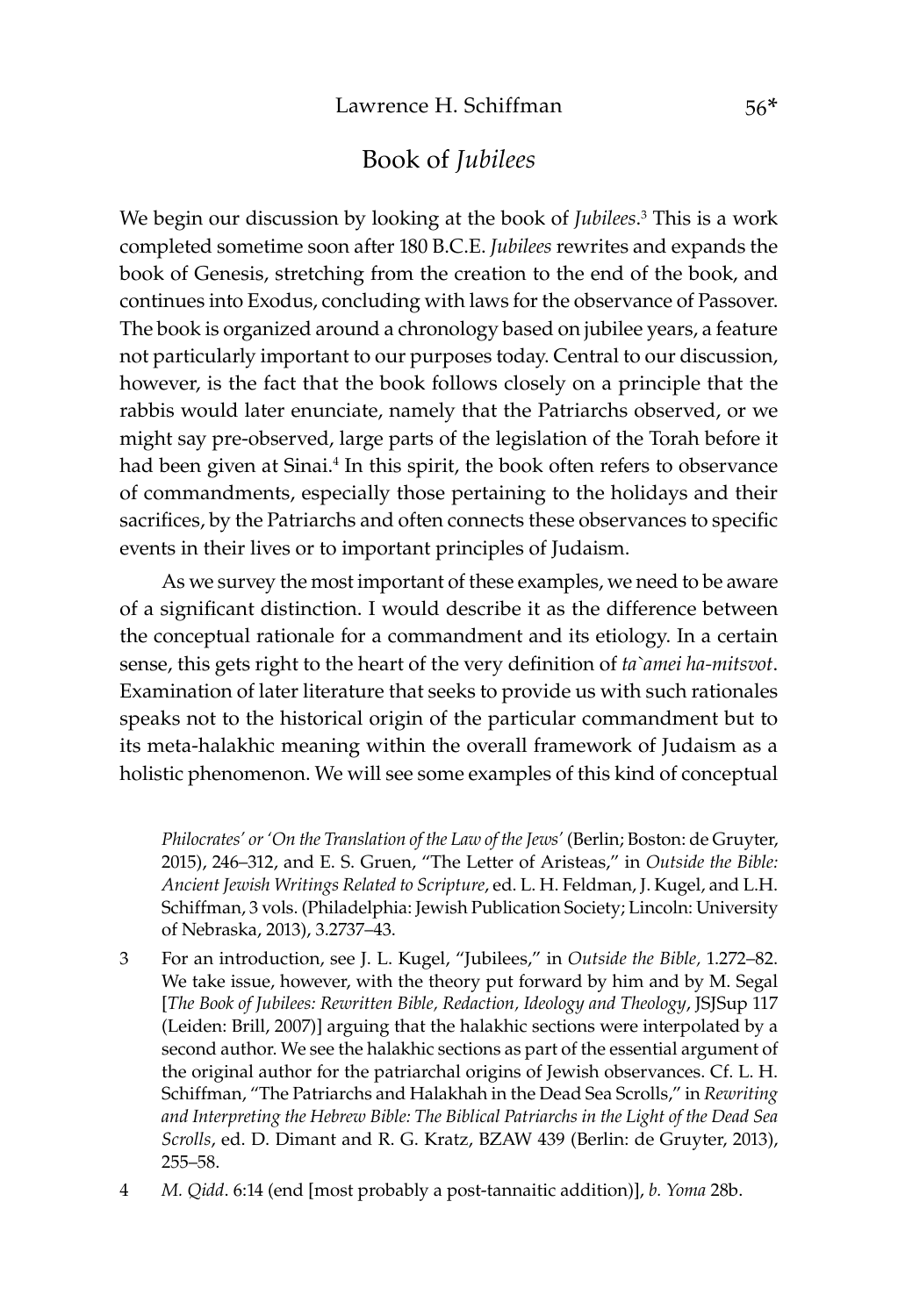rationale in *Jubilees*. For the most part, however, what masquerades as the rationale for commandments will really be etiology, simply tying the Torah's commandments retrospectively to the life of the Patriarch and his experiences as already described in Genesis and expanded on in *Jubilees*. By contrast, when we look at some examples taken from Philo's *Special Laws* in our next section we will encounter actual rationales, for the most part philosophical in nature.

After describing the creation of woman from man, based on Gen 2:18–25, *Jubilees* states as follows (*Jub*. 3:8–12):5

In the first week was Adam created, and the rib—his wife: in the second week He showed her unto him: and for this reason the commandment was given to keep in their defilement, for a male seven days, and for a female twice seven days. And after Adam had completed forty days in the land where he had been created, we brought him into the garden of Eden to till and keep it, but his wife they brought in on the eightieth day, and after this she entered into the Garden of Eden. And for this reason the commandment is written on the heavenly tablets in regard to her that gives birth: 'if she bears a male, she shall remain in her uncleanness seven days according to the first week of days, and thirty and three days shall she remain in the blood of her purifying, and she shall not touch any hallowed thing, nor enter into the sanctuary, until she accomplishes these days which (are enjoined) in the case of a male child. But in the case of a female child she shall remain in her uncleanness two weeks of days, according to the first two weeks, and sixty-six days in the blood of her purification, and they will be in all eighty days.'

The passage puts forward the reason for the commandment in Lev 12:1–5 that requires a longer period of impurity after birth for a woman giving birth to a female than for one giving birth to a male. The explanation is that Eve was created a week after Adam and not brought to him until the end of the second week. Further, Adam entered the Garden of Eden forty days after his creation but Eve, only after eighty days. For this reason, the Torah

<sup>5</sup> Translations from Jubilees are from R. H. Charles, *The Book of Jubilees or the Little Genesis*, Repr. (Jerusalem: Makor, 1971/2).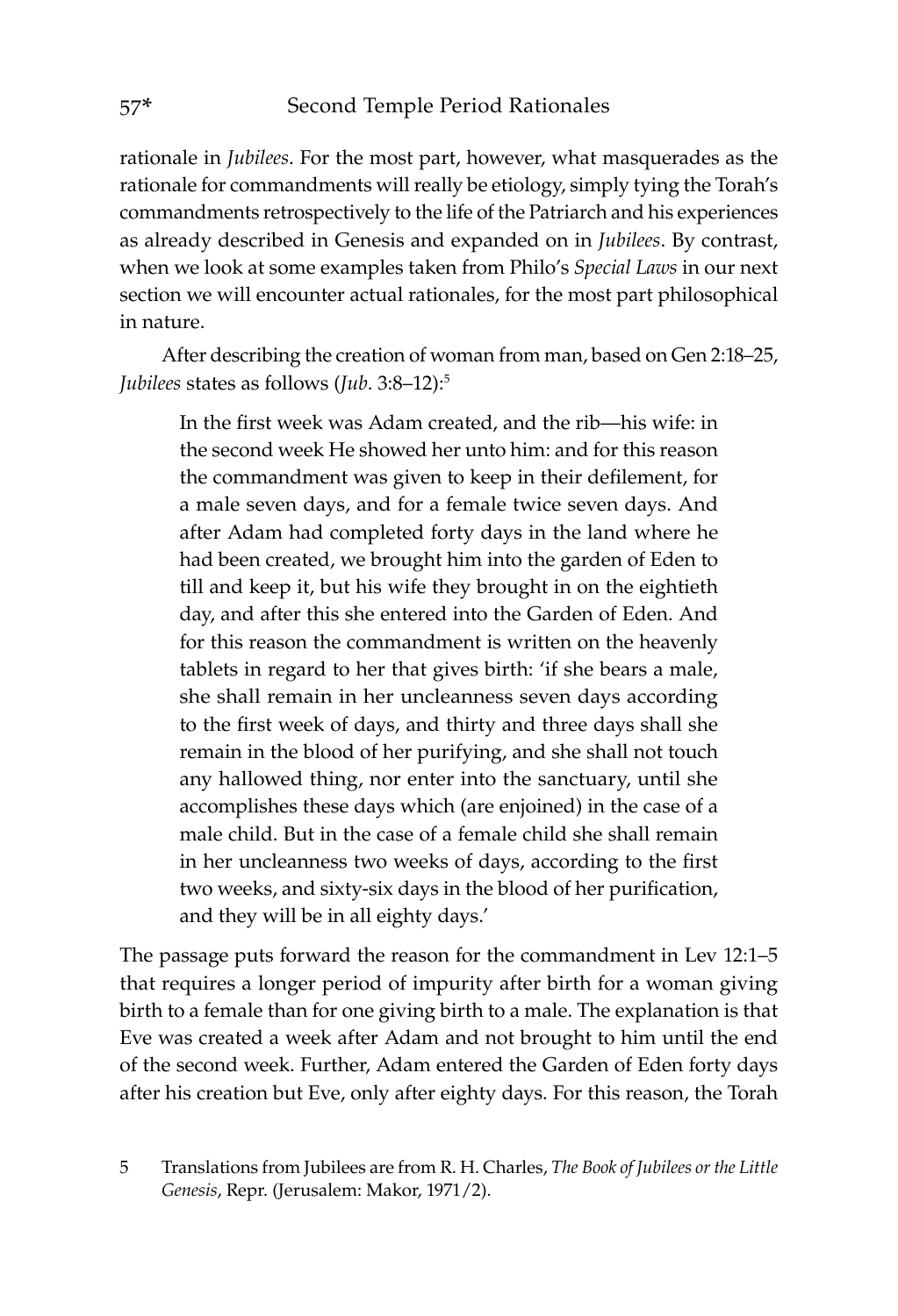commands that in the case of a woman who gives birth to a male child, her bleeding is considered not to be menstrual for 33 days, whereas one who gives birth to a female has 66 such days, adding up to the totals of 40 and 80 that we mentioned before. We will see a similar proposal in the Dead Sea Scrolls.<sup>6</sup> For now, we should note that this passage is as close as we are going to get to a rationale for a commandment. In wider terms, we might suggest that what we see here is that birth is understood to be a repetition of the creation of the first human beings. Just as those initial human beings are said to have gone through certain experiences, children coming into this world are expected in some way to replicate these experiences. From a phenomenological point of view, what we are really seeing is the retrojection of existing Levitical purity laws back to the pre-Sinai period, indeed to the period of creation, where these laws are being inserted into the narrative. Once this is accomplished, this retrojected material may now serve as the claimed origin for practices later legislated by the Torah. We should note here our view that whenever *Jubilees* refers to the Heavenly Tablets, this is simply a reference to a preexistent form of the Torah according to the view of the author.

Bordering on etiology is the following discussion of modesty in *Jub*. 3:30–32. Comparing humans to the animals, the text states:

And to Adam alone did He give (the wherewithal) to cover his shame, of all the beasts and cattle. On this account, it is prescribed on the heavenly tablets as touching all those who know the judgment of the law, that they should cover their shame, and should not uncover themselves as the Gentiles uncover themselves.

On the one hand, this is clearly a protest against public nudity in athletic games during the Hellenistic period.<sup>7</sup> After all, the book of *Jubilees* objects strongly to the influence of Hellenism (22:16–19) as well as to intermarriage between Jews and non-Jews (22:20–21; 30:7–17). At the same time, this passage seeks to define a fundamental difference between humans and animals, namely

<sup>6</sup> For parallel in other ancient texts, see Charles, *Book of Jubilees*, 22–24. Cf. the commentaries of Kugel, "Jubilees," 1.296–97; M. Segal, *Book of Jubilees*, 47–52; C. Werman, *Book of Jubilees: Introduction, Translation, and Interpretation* (Jerusalem: Yad Izhak Ben-Zvi Press, 2015), 184–85 (Hebrew).

<sup>7</sup> Cf. 2 Macc 4:12. Cf. note of Charles, *Book of Jubilees*, 29; Kugel, "Jubilees," 1.299–300; Werman, *Jubilees*, 189.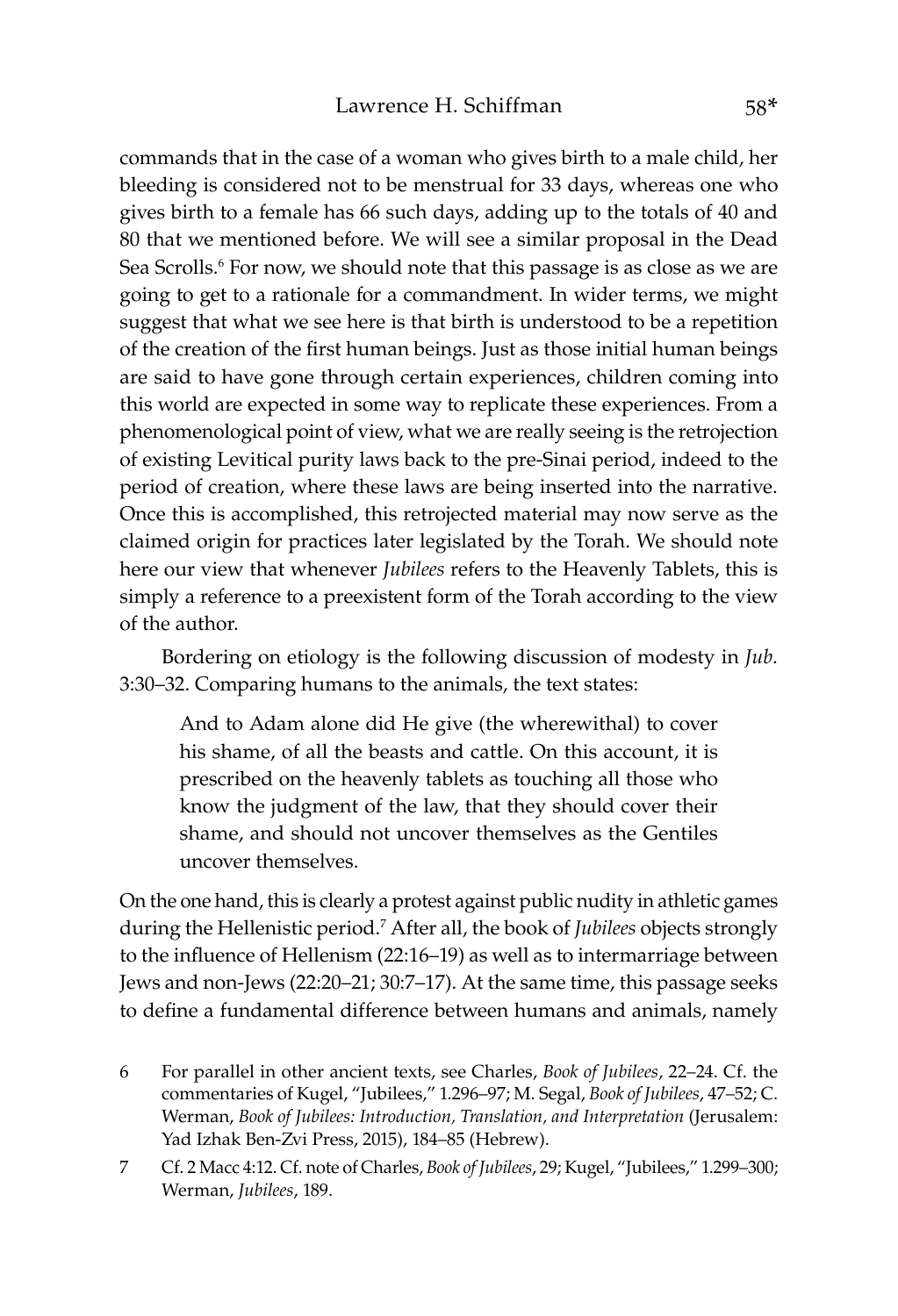that humans are enjoined to wear clothes. Essentially, this passage sees Adam as having observed this requirement immediately after his expulsion from the Garden of Eden and, assuming that it is a commandment of the Torah, retrojects it onto Adam. I regard this is an etiology, because what we see here is not really a reason. We are simply told that because Adam did this (notice that Eve is not mentioned), the heavenly tablets (that is, the pre-existent Torah) describes it as a requirement for the Jewish people.

Regarding the confession of sins, we seem to have a rationale given in *Jub*. 4:5–6 that is in disagreement with a view of rabbinic Judaism. After the description of the killing of Abel, *Jubilees* makes the following statement:

And on this account it is written on the heavenly tables, 'Cursed is he who smites his neighbor treacherously, and let all who have seen and heard say, So be it; and the man who has seen and not declared (it), let him be accursed as the other.' And for this reason we announce when we come before the Lord our God all the sin which is committed in heaven and on earth, and in light and in darkness, and everywhere.

This passage is alluding to and interpreting Deut 27:24 together with Lev 5:1, and asserts that the commandments of these two Torah passages would be violated if not for the requirement that a confession of transgressions be made in connection with the sacrificial rituals required to expiate (accidental) transgressions and the attendant process of repentance.<sup>8</sup> The sages,<sup>9</sup> in the view of some Bible scholars accurately reflecting First Temple theology,<sup>10</sup> saw the purpose of confession (*viddui*) as part of a religious, internal process of repentance of one's transgressions. Our text clearly has connected confession with the requirement that witnesses testify to crimes so that criminals can be punished. This represents a completely different rationale and understanding for the commandment of confession than that of the rabbis.

Corresponding to the biblical description of Abraham's giving a tithe to Melchizedek in Gen 14:20, an enigmatic passage in *Jub*. 13:25–28 states:

<sup>8</sup> Cf. Kugel, "Jubilees," 1.301; Werman, *Jubilees*, 198–99.

<sup>9</sup> J. Milgrom, *Cult and Conscience: The* Asham *and the Priestly Doctrine of Repentance*, SJLA 18 (Leiden: E. J. Brill, 1976), 118.

<sup>10</sup> Milgrom, *Cult and Conscience*, 104–24.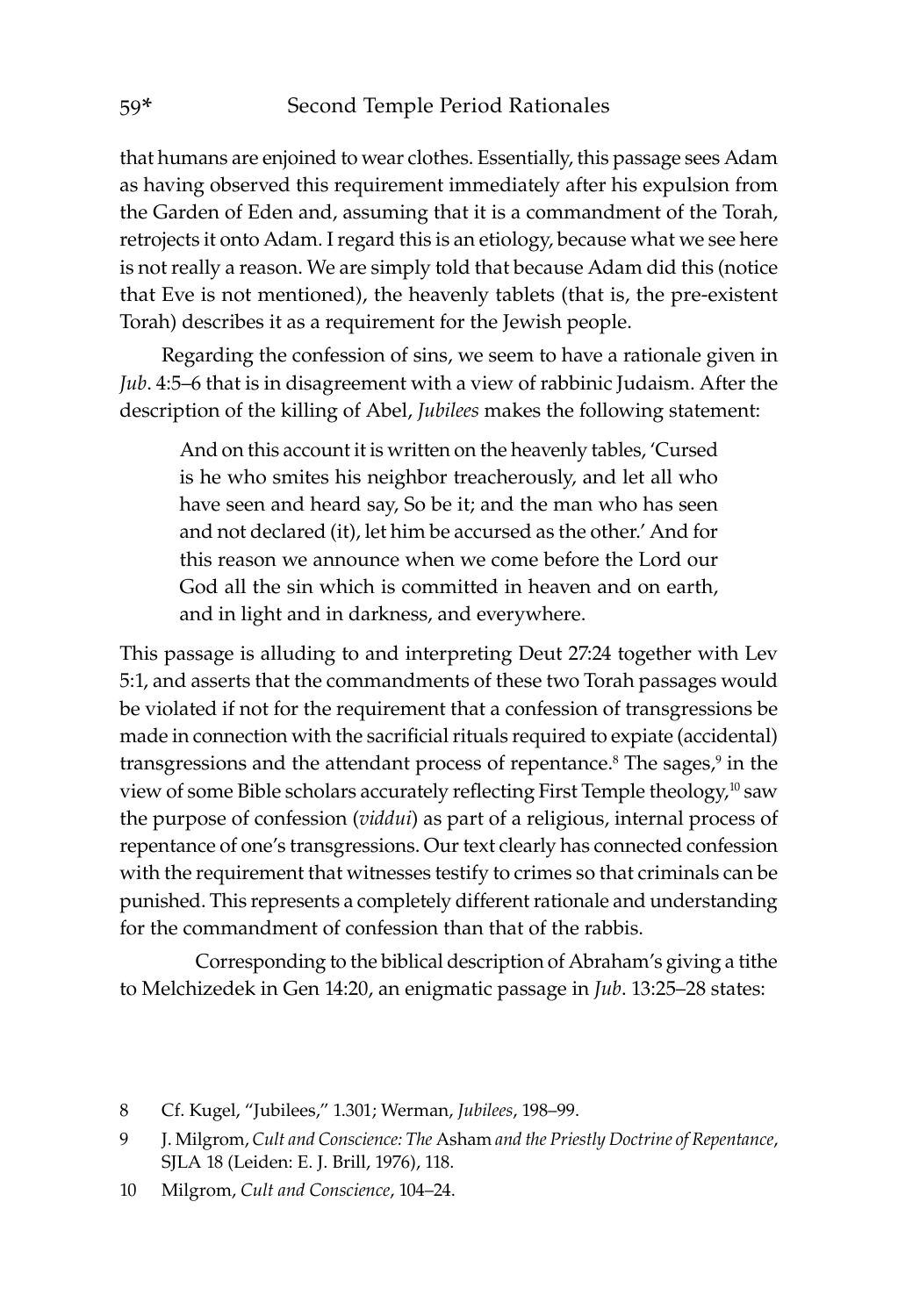…for Abram, and for his seed, a tenth of the first fruits to the Lord, and the Lord ordained it as an ordinance forever that they should give it to the priests who served before Him, that they should possess it forever. And to this law there is no limit of days; for He hath ordained it for the generations forever that they should give to the Lord the tenth of everything, of the seed and of the wine and of the oil and of the cattle and of the sheep. And He gave (it) unto His priests to eat and to drink with joy before Him.

This passage clearly indicates that because Abraham had given the tithes to the king of Salem, Melchizedek, the Torah therefore commands that forever tithes should be given. Here, this seems to be nothing more than an etiology, since no specific connection is made between the actions of Abraham and the reason for which Jews would be commanded to give tithes later on.

*Jubilees* includes numerous such passages demonstrating essentially etiologies, claiming that because the Patriarchs were commanded to observe a commandment, therefore the commandment was placed on the Jewish people throughout the ages. Before concluding this section, I would like to give one final example that is closer to being an actual reason. After describing the kidnapping of Joseph, *Jub*. 34:18–19 writes as follows:

For this reason it is ordained for the children of Israel that they should afflict themselves on the tenth of the seventh month–on the day that the news which made him weep for Joseph came to Jacob his father–that they should make atonement for themselves thereon with a young goat on the tenth of the seventh month, once a year, for their sins; for they caused the affection of their father to grieve regarding Joseph his son.<sup>11</sup> And this day has been ordained that they should grieve thereon for their sins, and for all their transgressions and for all their errors, so that they might cleanse themselves on that day once a year.

This passage asserts that the observance of the Day of Atonement (Yom Kippur) came into being for the purpose of making atonement for the

<sup>11</sup> Although the translation is that of Charles, *Book of Jubilees*, 205, we have corrected it in light of O. S. Wintermute, "Jubilees," in *The Old Testament Pseudepigrapha,*  ed. J. H. Charlesworth, 2 vols. (Garden City, N.Y.: Doubleday, 1983–85), 2:121.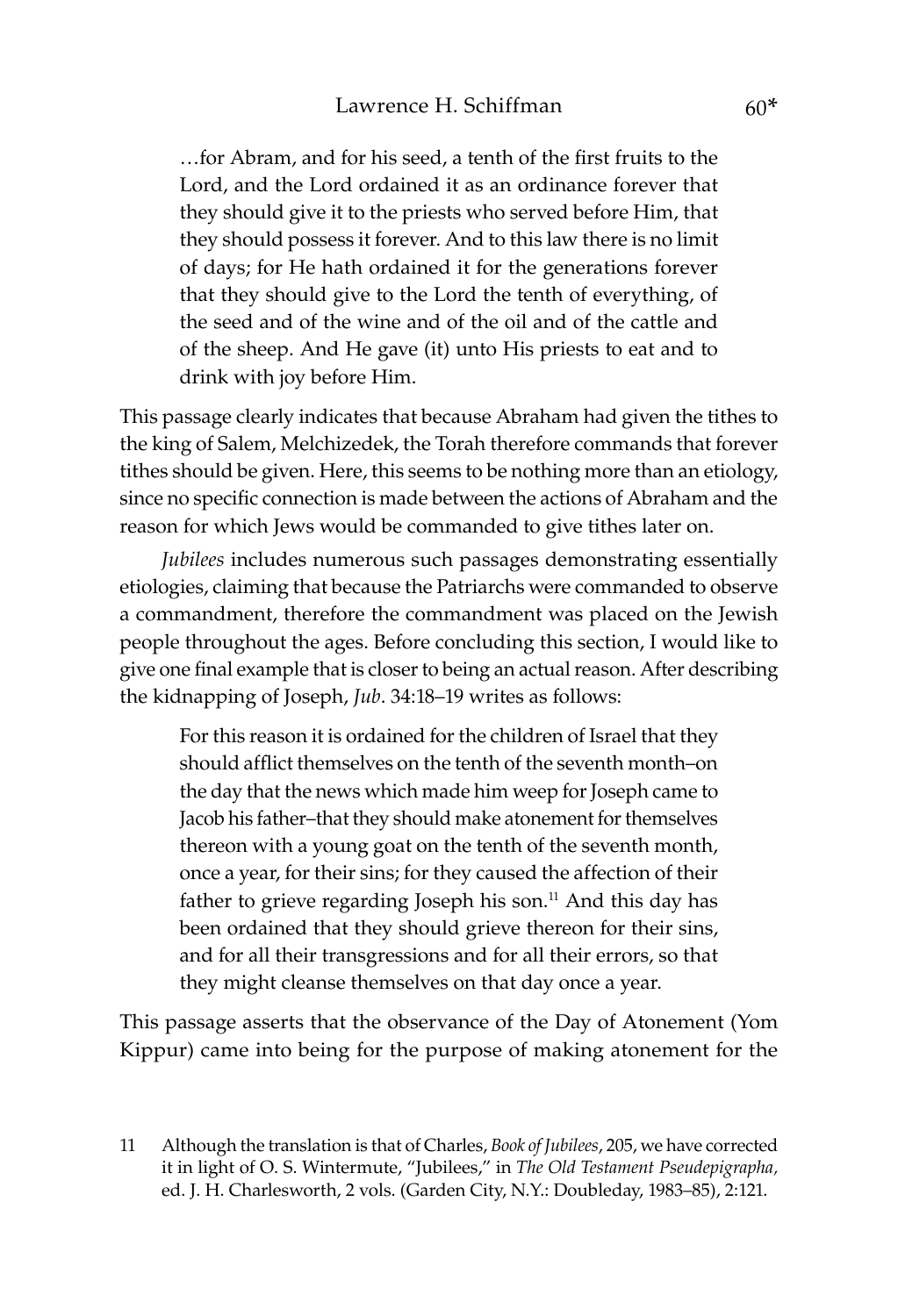kidnapping of Joseph and the use of the blood of a kid to cover it up.12 We learn here that the date has been fixed on the day on which Jacob heard the sad news of the "loss" of his son, Joseph, and that the specific ritual of the slaughter of a young goat on the Day of Atonement was chosen because of its role in the Joseph story. In this example, we see an actual reason for a commandment being given: the text holds the view that Yom Kippur and its ritual are to atone for the transgression of the sons of Jacob in selling Joseph into slavery and causing their father the terrible pain of believing that Joseph had been killed.

To sum up the attitude to commandments in the book of *Jubilees*, we can characterize it as the etiology of commandments. *Jubilees* claims that because the forefathers observed various commandments, they must continue to be observed by Israel. Of course, for us as modern readers, we know that the truth is the reverse. Laws observed by Israel as a result of the commandments of the Pentateuch have here been retrojected onto the forefathers and made to appear as the reason for later observance. Scattered among these etiologies, here or there we will find an actual rationale, but for the most part one connected with the early history of the people of Israel. These are not philosophical or theoretical rationales but rather attempts at finding historical precedent or meaning in the pre-Sinai history of the Jewish people. Indeed, one of the major themes of *Jubilees* is that Israel's covenant with God was already established with the Patriarchs.<sup>13</sup> Hence, these for the most part etiological explanations for commandments seek to set their origins in the time of Israel's forefathers.

#### Philo

We will see a rather extreme contrast when we examine some examples of rationales for commandments as given in the works of Philo Judaeus. This Alexandrian Jewish philosopher and exegete was himself engaged in an ideological battle with Jewish extreme allegorists who believed that by giving allegorical reasons for commandments one essentially obviated the

12 Cf. J. L. Kugel, *A Walk through* Jubilees*: Studies in the* Book of Jubilees *and the World of its Creation*, JSJSup 156 (Leiden; Boston: Brill, 2012), 167; Werman, *Jubilees,* 450.

13 Cf. L. H. Schiffman, "The Concept of Covenant in the Qumran Scrolls and Rabbinic Literature," in *The Idea of Biblical Interpretation: Essays in Honor of James L. Kugel,*  ed. H. Najman and J. H. Newman, JSJSup 83 (Leiden: Brill, 2004), 257–78.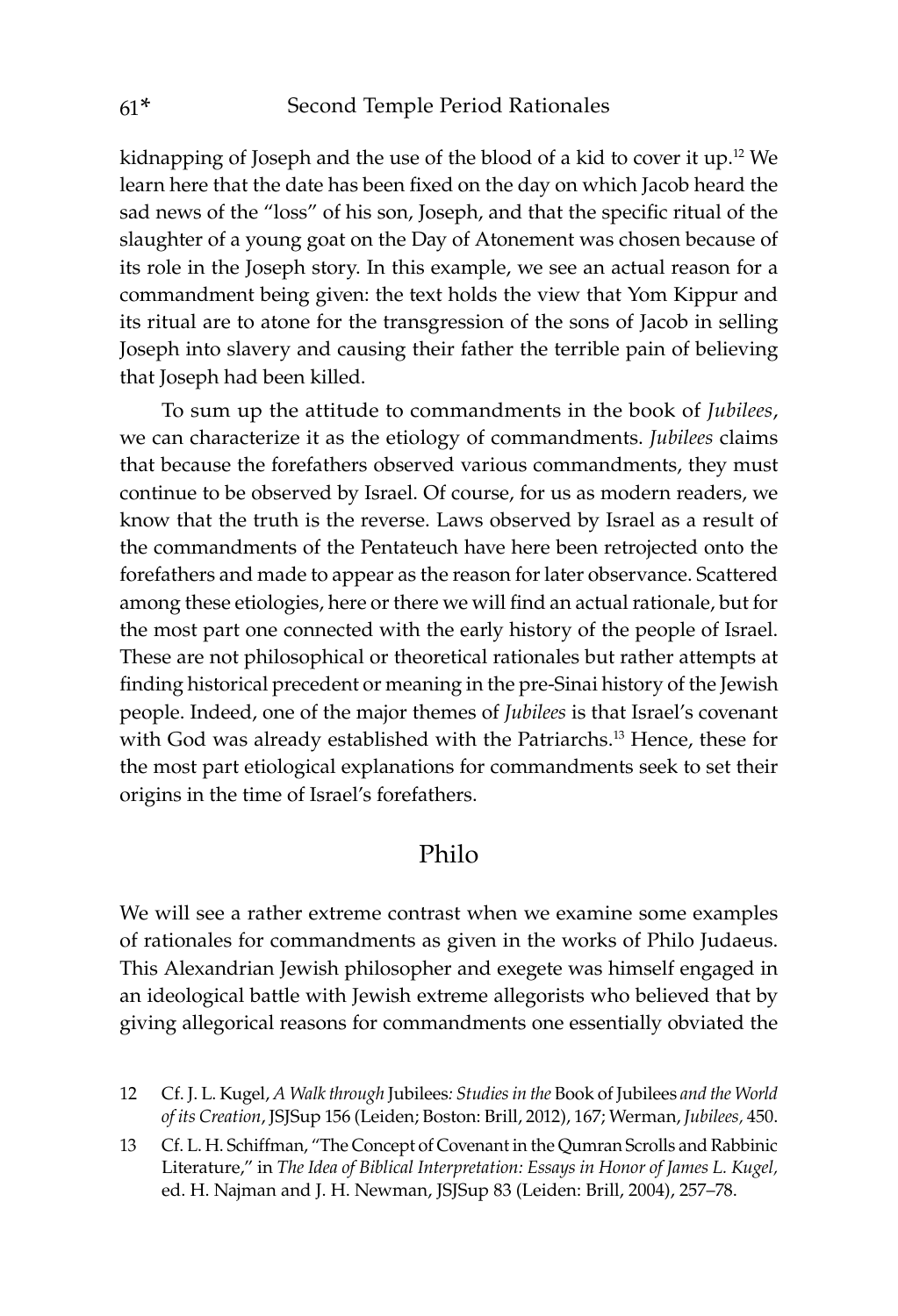need to observe them.<sup>14</sup> Philo argued what was essentially the traditional view, namely, that the continued observance of commandments designed to teach certain specific lessons was the only way to successfully inculcate those lessons and that, therefore, the Torah's commandments could never be set aside simply because one could learn the lessons without following the practice.15 Rather, he sought to provide an understanding, drawing on Jewish tradition as he knew it and Hellenic philosophy, in order to justify Jewish observances. There has been considerable debate as to the extent to which Philo drew on proto-rabbinic or rabbinic sources.<sup>16</sup> While we will not dwell on the matter here, we should note that commonalities between Philo and the rabbis should be understood to reflect elements of a common heritage.

After dealing with the Decalogue, Philo presents a four-part treatise called the *Special Laws*. This treatise discusses numerous biblical laws, grouping them under the Ten Commandments. He chooses to begin by discussing the practice of circumcision (*Special Laws* 1.4–10) because it was ridiculed by many non-Jews.<sup>17</sup> He starts by setting out four reasons for circumcision. Anyone who has ever read Philo knows that his level of verbosity will not permit us to present full quotations.

First, he says that circumcision prevents a disease of the male organ. Second, it promotes cleanliness of certain areas that would otherwise collect secretions. Third, "it assimilates the circumcised member to the heart."18 He explains that both the heart and the male organ are intended to bring about

- 14 H. A. Wolfson, *Philo: Foundations of Religious Philosophy in Judaism, Christianity,*  and Islam, 4<sup>th</sup> printing revised, 2 vols. (Cambridge, MA: Harvard University Press, 1968) 1.66–71.
- 15 Cf. I. Heinemann, *The Reasons for the Commandments in Jewish Thought: From the Bible to the Renaissance*, trans. L. I. Levin, The Reference Library of Jewish Intellectual History (Boston: Academic Studies Press, 2008), 34–46.
- 16 S. Belkin, *Philo and the Oral Law, The Philonic Interpretation of Biblical Law in Relation to the Palestinian Halaka* (Cambridge, MA: Harvard University Press, 1940), 3–10; Wolfson, *Philo* 1.88–93 and further studies cited there.
- 17 M. Stern, *Greek and Latin Authors on Jews and Judaism: Edited, with Introductions, Translations, and Commentary*, 3 vols., Meqorot le-Toldot ʻAm Yiśra'el. Kitve ha-Aqademyah ha-Le'umit ha-Yiśre'elit le-Mada'im, ha-Ḥaṭivah le-Mada'e ha-Ruaḥ (Jerusalem: Israel Academy of Sciences and Humanities, 1974–1984), 1.300, 312 (cf. 315) (Strabo), 1.415 (Apion), 1.436 (Persius), 1.526 (Martial), 2.26 (Tacitus), 2.103 (Juvenal) and later authors as well.
- 18 All translations are from *Philo*, vol. 7, trans. F. H. Colson, LCL (Cambridge, MA: Harvard University Press, 1937).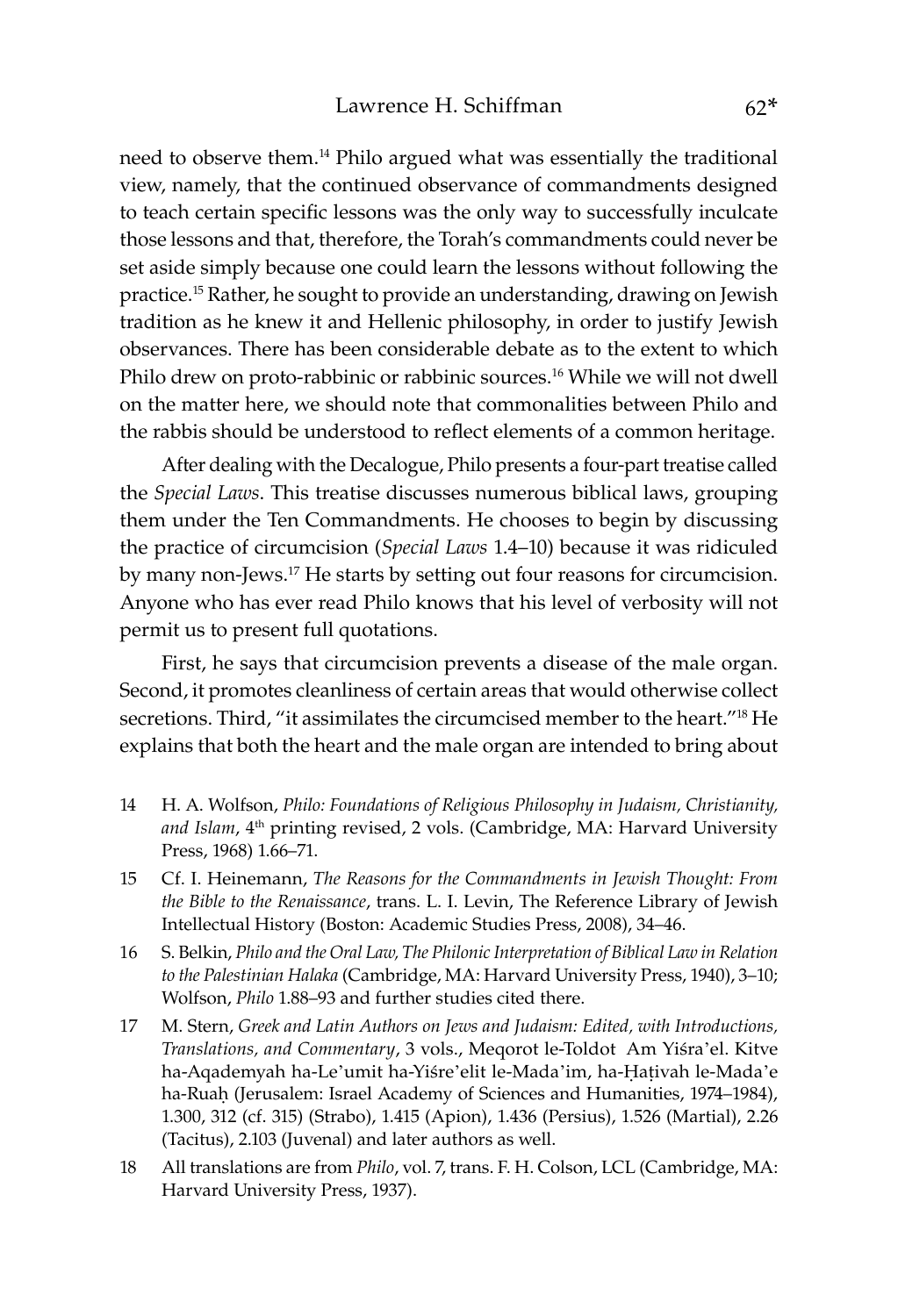"generation." The point seems to be that both forms of creation need to be connected with God. The fourth reason he gives is that circumcision causes the semen to travel correctly and helps to accomplish reproduction. These four reasons, he tells us, were handed down from sages who carefully studied the writings of Moses. In other words, these must have been reasons that circulated among the Jews in the Hellenistic world. To this, he adds his own additional explanation. He believed that circumcision is a symbol of two things: one is the elimination of apparently excess pleasures. Second, so that "man… banish from the soul the grievous malady of conceit." Effectively, he suggests as additional reasons that circumcision teaches the need to control the quest for pleasure and provides a measure of humility, both certainly traditional Jewish beliefs.

In this example, it seems that we have actually come to the genre that we normally call *ta`amei ha-mitsvot*. Here we are not dealing with an etiology, but rather with explanations that are separate from the biblical text and that represent an independent intellectual effort to explain the unstated purposes of the Torah's commandments. Now it is clear from the use of the term "uncircumcised" (*`arel*) in the Bible, as well as from the term "uncircumcision of the heart" (*`arel lev*),<sup>19</sup> that if one examines the use of these terms carefully, one will come up with Philo's last two reasons. However, it is safe to say that of his first four reasons, the health-related reasons do not seem to have any basis in the Bible itself. It is interesting to note that the physiological and health aspects of circumcision, in terms of arguments pro and con, seem somehow to have been there from earliest times and are still being debated.

Beginning in 1.258, Philo discusses ritual purification. He begins by telling us that:

The law would have such a person pure in body and soul, the soul purged of its passions and distempers and infirmities and every viciousness of word and deed, [and] the body of the defilements which commonly beset it.

In other words, Philo's basic understanding of the division of body and soul, itself a widespread Hellenistic idea, led him to see the purpose of ritual purification as affecting both.<sup>20</sup> In effect, this approach provides an antidote

- 19 Cf. also the root *mwl*, the verb, "circumcise," with *lev*, "heart."
- 20 Cf. M. Maimonides, *The Guide of the Perplexed* 3:27, trans. with an Introduction and Notes by Shlomo Pines, with an Introductory Essay by Leo Strauss (Chicago: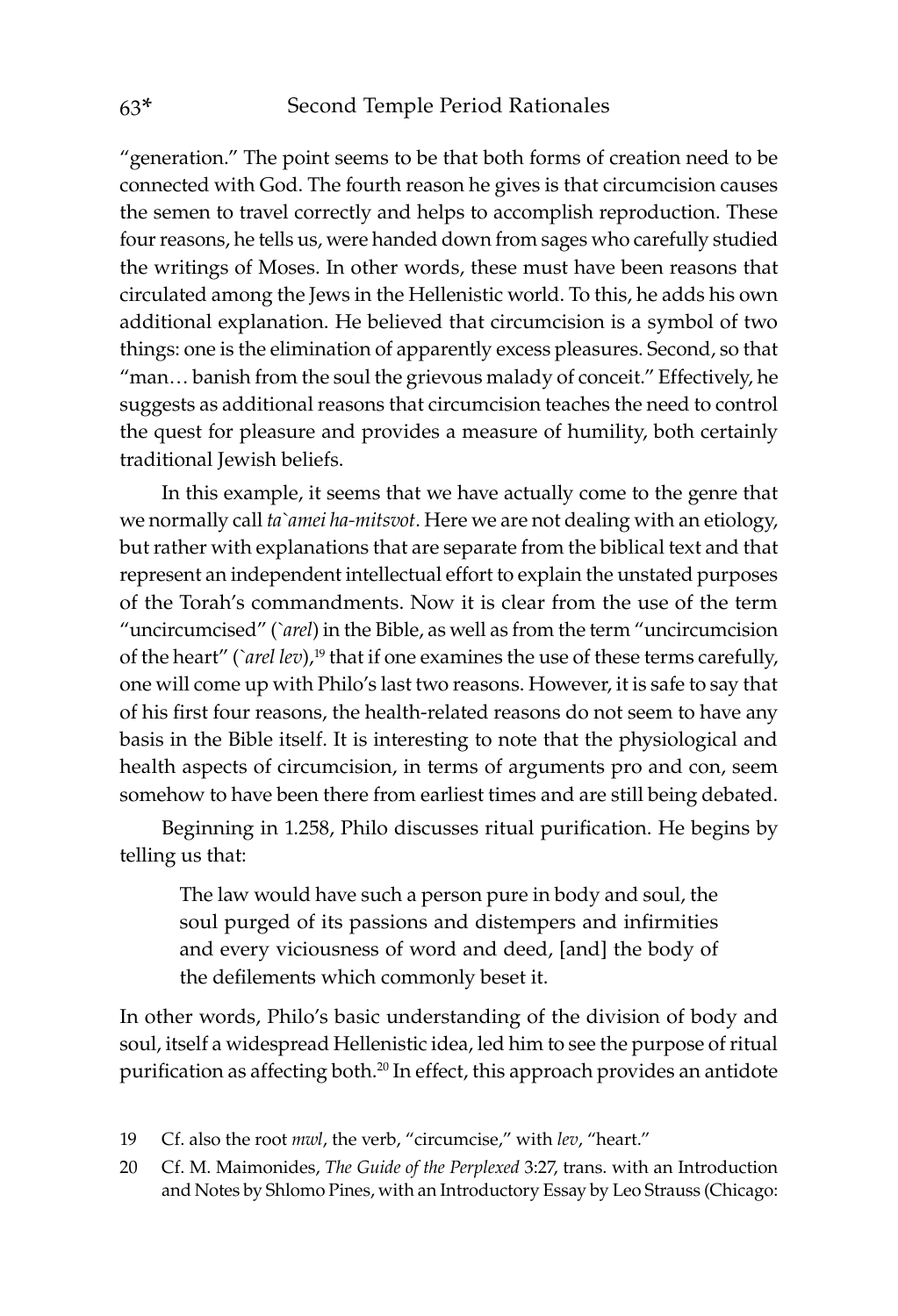to some in the Hellenistic world who tended to see the Jewish approach to ritual as the meaningless fulfillment of details of sacrifice and purity.<sup>21</sup> Indeed, this point of view was often associated with Paul.<sup>22</sup> It is certainly opposite to the approach taken by Philo, who saw animal sacrifice as purifying the soul and sprinklings and ablutions as purifying the body. The attempt to bring a perfect animal as a sacrifice will cause the person bringing the sacrifice to concentrate on eliminating his own imperfections of the soul. Further, certain sprinkling requires adding a mixture to the water to be used. Essentially, this is symbolic of earth and water that constitutes the substance of our bodies. In other words, sprinkling is designed to cause one to concentrate on the perfection of his or her behavior.

Referring to the ashes of the red heifer (Numbers 19), but not mentioning them directly, Philo specifically states that this ritual teaches (1.265):

that a man should know himself and the nature of the elements of which he is composed, ashes and water, so little worthy of esteem. For if he recognizes this, he will straightaway turn away from the insidious enemy, self-conceit, and abasing his pride become well pleasing to God.

Overall, Philo is speaking of a purification system in which the ideal is that of improvement of the soul, discipline of the body from pursuing excessive passions, and recognition of the mortality and humble nature of the human being. While the example he draws specifically alludes to the ashes of the red heifer, he basically suggests that this is the overall purpose of the rituals of purification, often associated as they are with sacrifices where the combined goal is the purification of both soul and body.<sup>23</sup>

In 1.285–88 he deals with the biblical command that the fire on the altar burn permanently and not be extinguished (Lev 6:9, 12–13). He begins by telling us that the reason for this command is to symbolize the fact that God's gifts given "daily and nightly to men are perennial, unfailing, unceasing," and he sees the burning flame as a symbol of this. He also suggests that the

University of Chicago Press, 1963), 510–12.

- 21 Cf. Stern, *Greek and Latin Authors*, 2.25 (Tacitus).
- 22 E. P. Sanders, *Paul and Palestinian Judaism* (Philadelphia: Fortress Press, 1997), 1–12.
- 23 Immediately following (1.267–72) Philo turns to the red heifer explicitly and describes it as part of the overall purification system.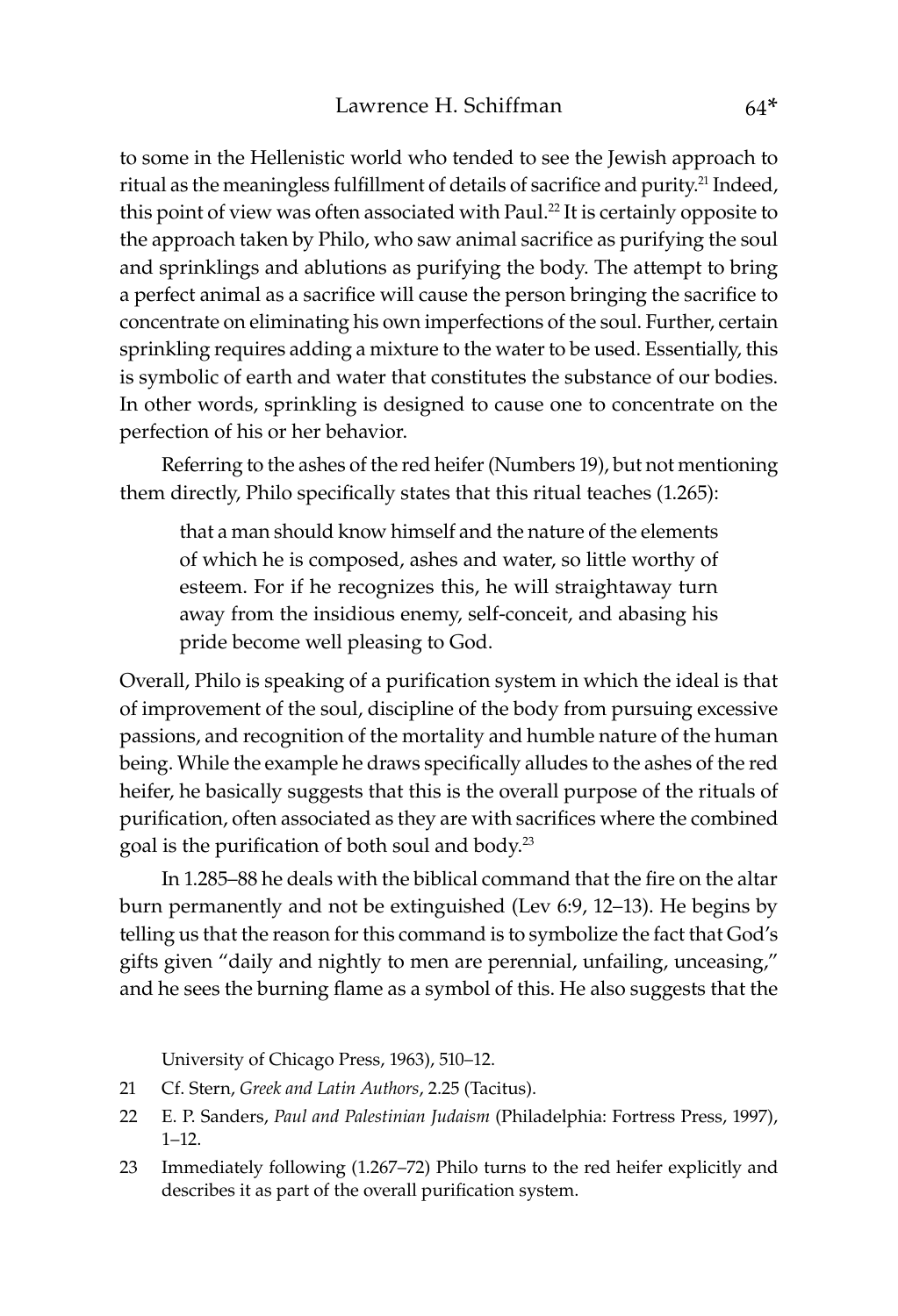continuous flame creates a situation in which all sacrifices are burned by the same flame, thereby uniting them as one act of giving thanks. Then he suggests that:

This is the literal account: the inner account must be observed by the laws of allegory.

In Philo's work, this kind of approach, dealing with an "outer" and "inner" meaning, is seen for the first time. We should note the significance of this approach in the later history of *ta`amei ha-mitsvot.* Such a pairing of exoteric and esoteric rationales for commandments typifies much of the later mystical literature.24 However, it is also observable in Maimonides's notion of what we might call elite and popular religion, in which only the elite are able to actually comprehend the true meaning of the commandments, where "political" means are used to make sure that they are observed by the wider Jewish masses.25

In the case at hand, Philo proposes an allegorical interpretation according to which the altar is actually the "thankful soul of the Sage" comprised of perfect virtues. Philo suggests that the lighting of the permanent light on the altar symbolizes the burning of the divine light of wisdom in the soul of the Sage. Unlike the allegorists that Philo opposed, both implicitly and explicitly, his allegorical interpretation in no way threatens the literal requirement that the fire be burning on the altar. Nor does it eliminate the more direct interpretation that he provides first.

In 2.60–64 Philo deals with the reason for the observance of abstention from creative labor on the Sabbath. Among other things, in this passage he polemicized against the notion, widely held in the ancient world, that the reason that the Jews took a day off each week was because they were lazy.<sup>26</sup> We need to remember that the notion of a day of rest had not yet spread in the Greco-Roman world, a phenomenon that would only become popular

<sup>24</sup> Cf. G. G. Scholem, *On the Kabbalah and Its Symbolism*, trans. R. Mannheim (New York: Schocken, 1965), 32–86.

<sup>25</sup> S. Stroumsa, *Maimonides in His World: Portrait of a Mediterranean Thinker* (Princeton and Oxford: Princeton University Press, 2009), 111–12; K. Seeskin, *Searching for a Distant God: The Legacy of Maimonides* (New York and Oxford: Oxford University Press, 2000), 142–54.

<sup>26</sup> Stern, *Greek and Latin* Authors, 1.431 (Seneca).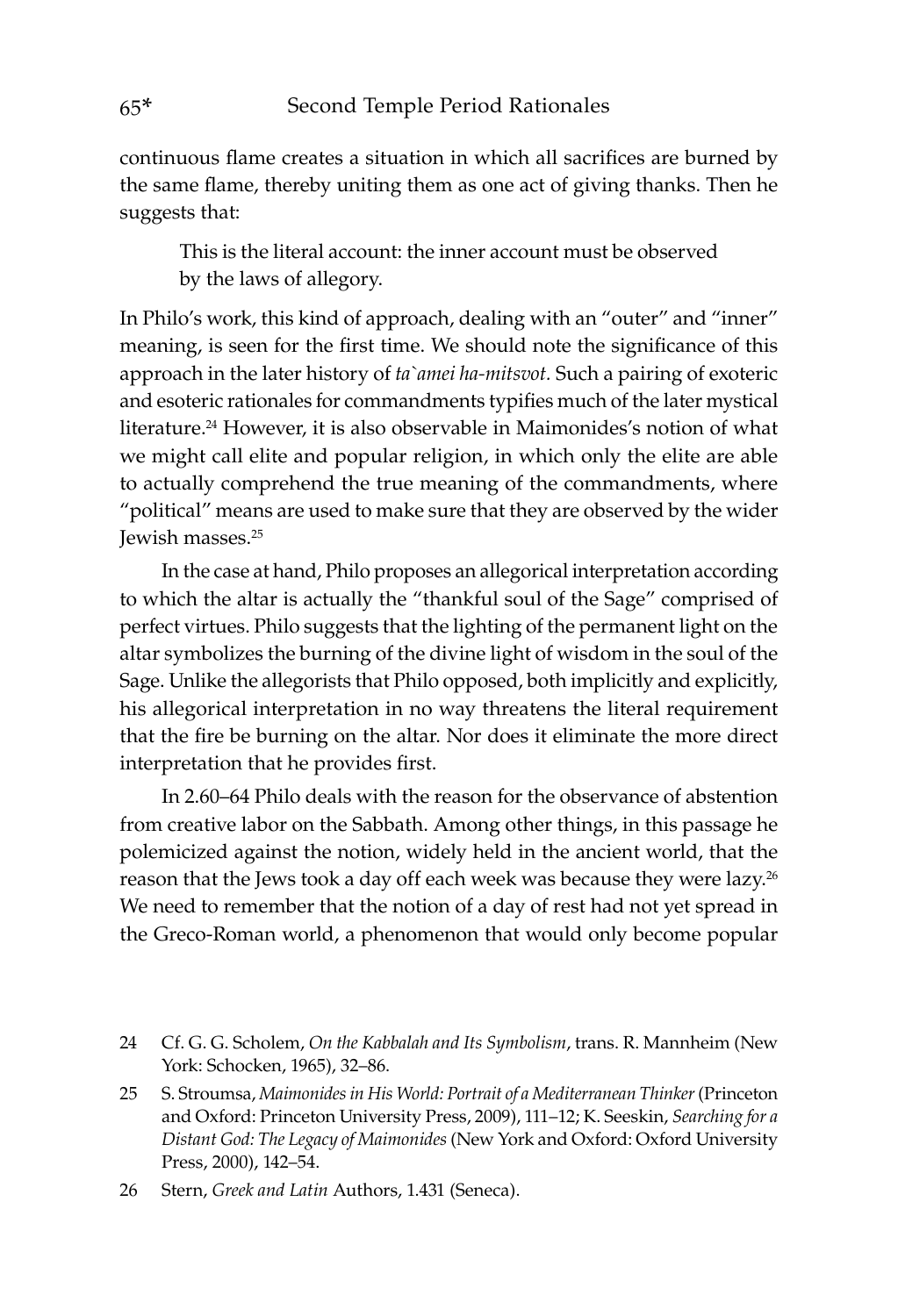with the rise of Christianity, albeit transferred from Saturday to Sunday. He tells us that the purpose of the Sabbath is:

to give men relaxation from continuous and unending toil and by refreshing their bodies with a regularly calculated system of remissions, to send them out renewed to their old activities.

After explaining this aspect of physical rest, following his general notion that the Torah's laws take into consideration both the physical and the spiritual, he goes on to explain:

He permits the exercise of the higher activities, namely, those employed in the study of the principles of virtue's lore. For the Lord bids us take the time for studying philosophy and thereby improve<sup>27</sup> the soul and the dominant mind. So each seventh day there stand wide open in every city thousands of schools of good sense, temperance, courage, justice and the other virtues in which the scholars sit in order quietly with ears alert and with full attention…

Here they learn of the duties to God and to one's fellow human being. He explains that while the body is resting, the soul is doing its difficult work in acquiring wisdom. So here we are told that the overall purpose of the Sabbath is to minister to the needs of both the body and the soul, providing needed physical rest and a day on which the Jewish people nurture their souls through study of God's Torah, what Philo here calls philosophy. Indeed, for Philo, the Torah, as one can see from his writings, is indeed a book of philosophy.

These few examples will have to suffice for demonstrating the manner in which Philo deals with the reasons for commandments. First, there is an unstated polemic against widespread Hellenistic views of Judaism that failed to understand what he regarded as its elevated and uplifting character. Second, he maintains that virtually all commandments have behind them an allegorical meaning, which may never be allowed to negate the literal meaning and the obligation to observe the commandments. Third, in his view the welfare of the body and soul, physical and spiritual, is at the heart of many of the commandments. Often, he notes that the two are paired together either in complementary rituals or in specific commandments. Finally, we should

27 Improving, so C. D. Yonge, *The Works of Philo: Complete and Unabridged*, trans. C.D. Yonge, new updated ed. (Peabody, MA: Hendrickson Publishers, 1993), 574.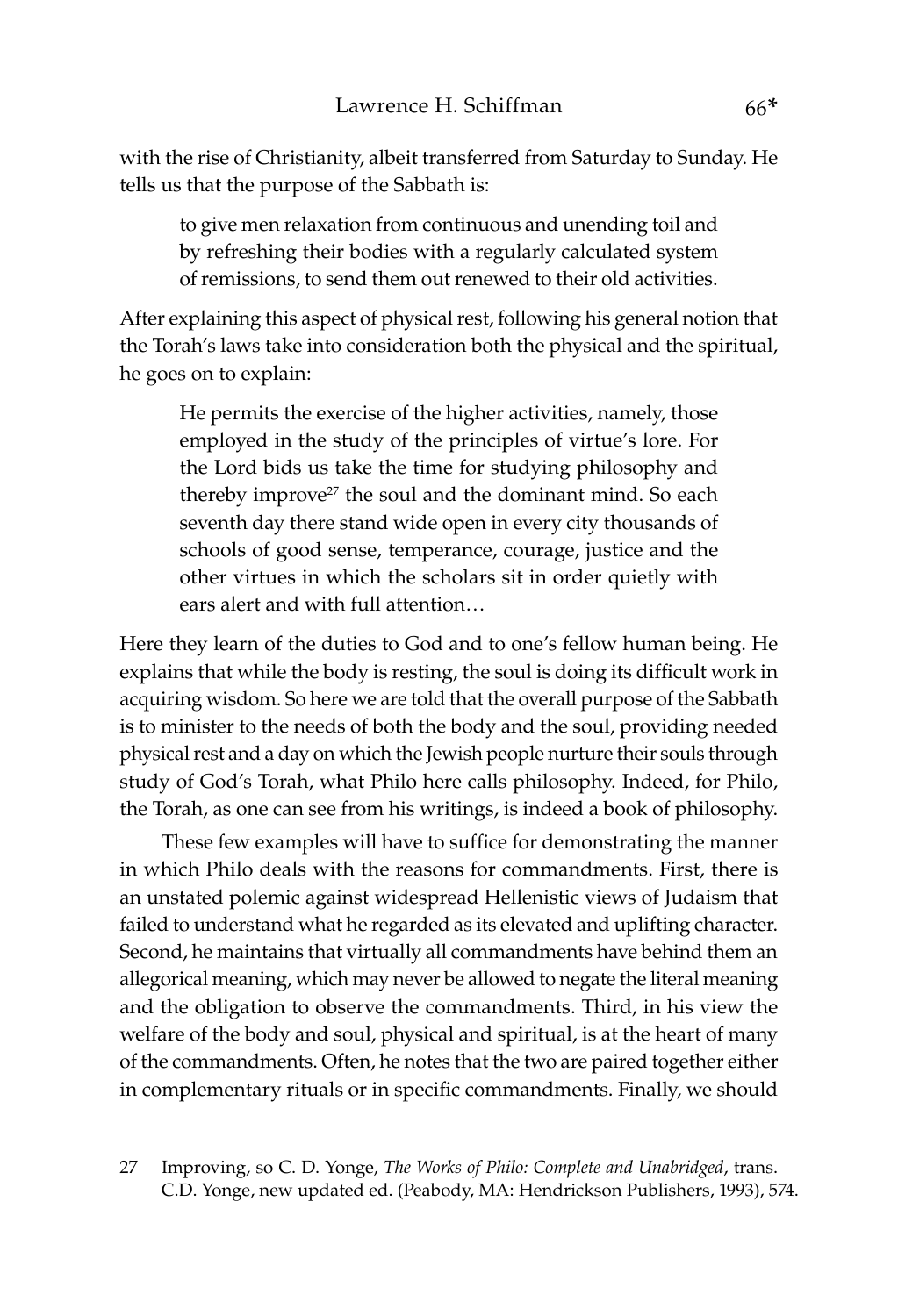simply remember that Philo saw the commandments as being grouped under the Ten Commandments, an approach to the classification of Jewish law that would be followed by some medievals as well.<sup>28</sup>

#### Josephus

The Jewish historian Josephus presents a summary of the Torah's legislation in *Ant*. 4.196–302. In this section, he surveys in a reorganized fashion what he regards as the constitution of the Jewish people, namely the laws of the Torah. In this context, he presents numerous reasons for commandments. We will be able to discuss only a small number of these. We should note at the outset that these reasons for the commandments may be distinguished easily from the rest of the material that constitutes either a simple rewriting of the biblical requirements or the presentation of legal interpretations of them.

In 201, Josephus explains why there can only be one altar and temple, namely "for God is one and the stock of the Hebrews one." Clearly, the intention here is to say that the unity of the people and its God is symbolized by having only one, central temple, that we know to be located in Jerusalem.<sup>29</sup> In 203, we learn the reason for the thrice yearly pilgrimage festivals that the Torah requires:

… In order that they may give thanks to God for the benefits that they have received and that they may appeal for benefits for the future; and coming together and taking a common meal, may they be dear to each other.<sup>30</sup>

This passage, reflecting classical Jewish belief, understands the observance of festival rituals to be oriented both to the past, in terms of gratitude, and to the future, in terms of prayer. In addition, he sees the purpose of these gatherings as to create a kind of social unity among the Jewish people, itself strengthened by joining together in the eating of festival sacrifices. Essentially, Josephus here recognizes the fact that Jewish ritual is aimed at both the relationship of each individual with God as well as the inculcation and strengthening of relationships within families and the larger Jewish people.

29 See the commentary of L. H. Feldman, *Judean Antiquities 1*–*4*, Flavius Josephus: Translation and Commentary 3 (Leiden and Boston: Brill, 2000), 400.

<sup>28</sup> Y. M. Guttmann, *Beḥinat ha-Miṣvot* (Jerusalem: Makor, 1978), 53–67.

<sup>30</sup> All translations of Josephus are from Feldman, *Judean Antiquities*. For this passage see his commentary, 402.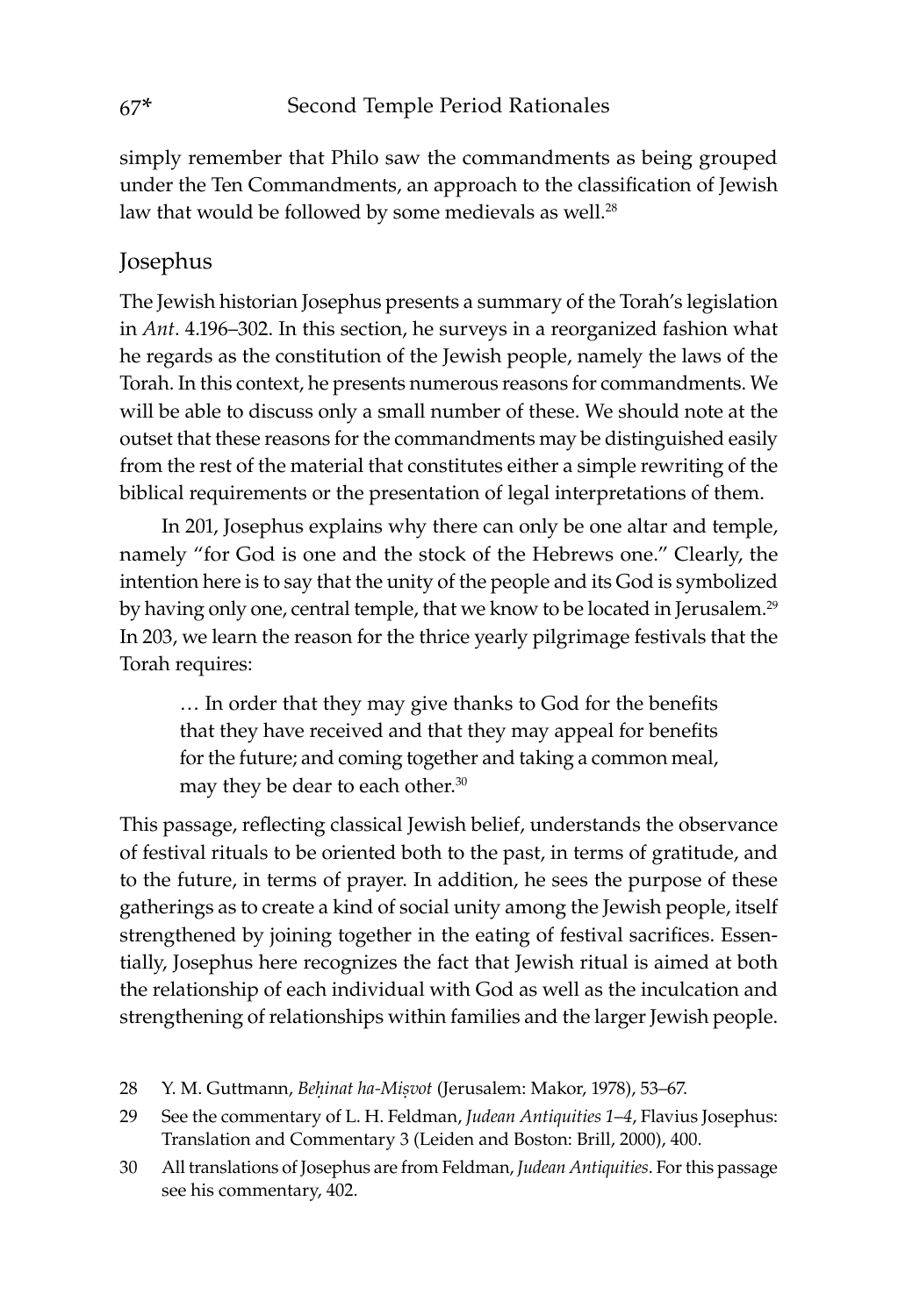Josephus states this beautifully in section 204:

For it is well that they not be ignorant of one another, being compatriots and sharing in the same practices…. for if they remain unmixed with one another they will be thought completely [to be]<sup>31</sup> strangers to each other.

In 208 Josephus discusses the prohibition of garments woven of wool and linen (Lev 19:19, Deut 22:11). He gives the reason for this commandment as the fact that such garments are part of the priestly vestments.<sup>32</sup> This fact is also noted by the rabbis  $(m. Kil. 9:1)<sup>33</sup>$  however, they do not see this as the reason for the prohibition, only noting that it is set aside for priestly vestments. For Josephus, at least in this passage, the prohibition is based on the assumption that only priests wore such a combination of materials. However, below, in 228–29, he takes up the similar laws pertaining to mixing of species in agriculture and draft animals.<sup>34</sup> Regarding the mixing of seeds, he explains that "nature does not rejoice in association of dissimilar things." He then refers to the issue of animals yoked together and expands on this:

For from this there is fear that the dishonor of that which is of the same kind may pass over even to human practices, having taken its beginning from the previous treatment of small and trivial things.

It is best to understand this difficult passage in light of what follows (230), where that which may appear to be a violation of the law is forbidden, as well as undertaking actions that may by chance lead to violations of law. Accordingly, we see the paragraph just quoted (229) as indicating that if one is willing to mix the various kinds of agricultural or animal species, it may lead to violation of various laws, especially those regarding prohibited sexual relations. Indeed, two passages from the Dead Sea Scrolls that will be discussed below make the very same parallel between the mixing species (*kil'ayim*) and forbidden sexual relations.

In section 213, Josephus provides a reason for the requirement of wearing phylacteries:

- 31 Bracketed words added for explanatory purposes by L. H. Schiffman.
- 32 Cf. Feldman, *Judean Antiquities*, 405.
- 33 Cf. *b. Yom*. 69a, *b. Tem*. 27a–b (cited by Feldman, n. 628).
- 34 Cf. Feldman, *Judean Antiquities*, 417–18.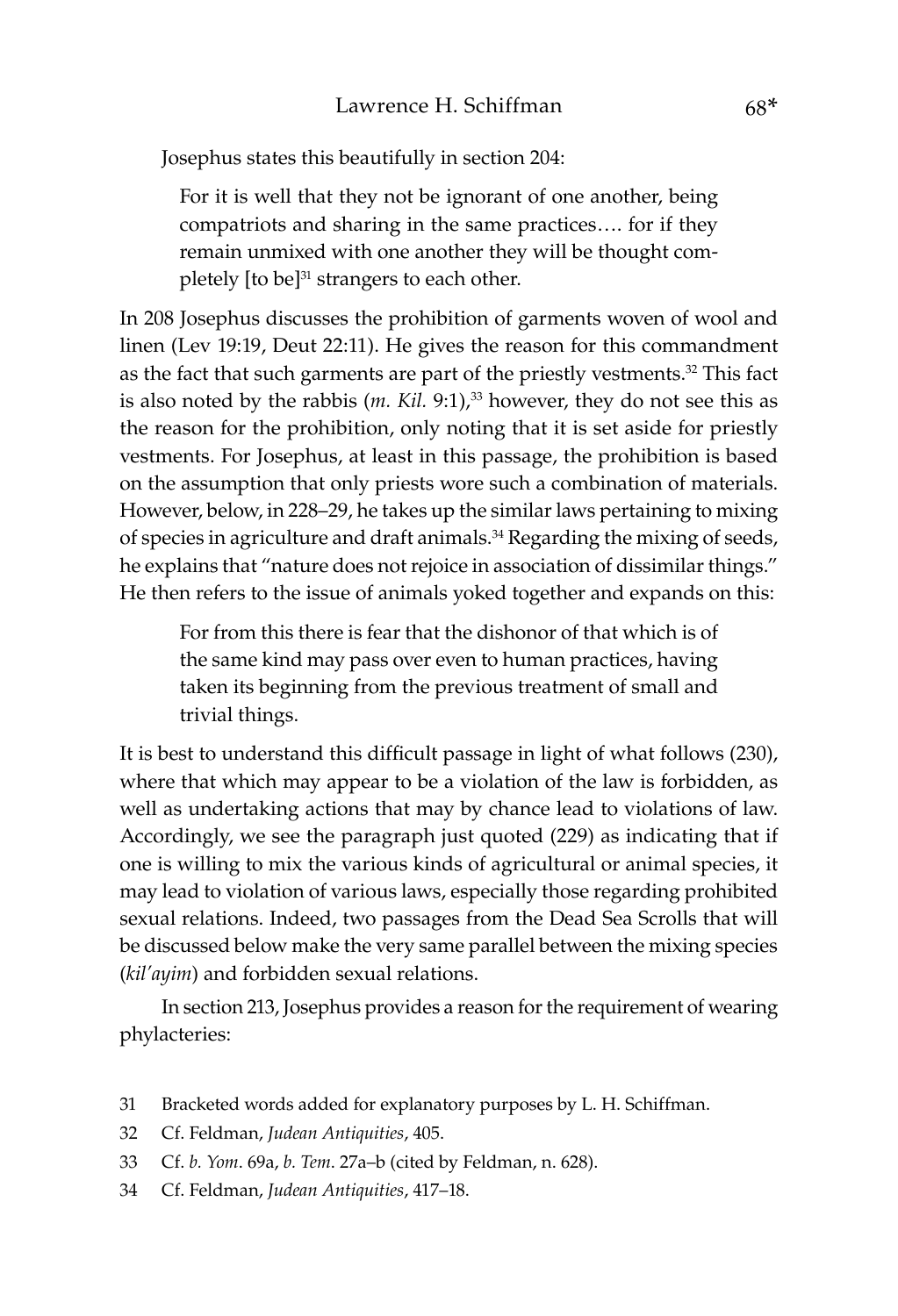… And as many things as we are able to show forth the power of God and His goodwill toward them let them display on the head and the arm, so that the favor of God with regard to them may be readily visible from all sides.35

This interpretation assumes that the purpose of the phylacteries is to display the benefit of God's blessings so that all can see. While rabbinic interpretation did discuss the notion of the visibility of the head tefillin, it understood it as a means of inspiring fear among the nations.<sup>36</sup> Here, however, both head and arm tefillin are assumed to be a sign of God's blessing to Israel. Indeed, phylacteries are described in the Torah as a "sign" (*'ot*; Exod 13:6, Deut 6:8). One wonders if this approach does not fit into Josephus's attempt to demonstrate to the nations the special status of the Jewish people, itself based on God's blessing of them, even in the face of the defeat they suffered in the Great Revolt of 66–73 C.E. including the destruction of the Temple in 70.

An example of a simple, almost obvious interpretation of a commandment is his remarks in section 233 regarding muzzling the mouth of animals at the threshing floor (Deut 25:4). Here he remarks:

… For it is not right to bar from the fruit those who joined in the work and who have exerted themselves with regard to its production.

We assume that reasons such as this simply indicate the common Jewish interpretation of such commandments, in no way reflecting the creativity of Josephus.<sup>37</sup>

Regarding the commandment of Levirate marriage, taken up by Josephus in section 254, after paraphrasing Deut 25:5–6, Josephus adds:

This will be of advantage to the community if houses do not disappear and the possessions remain with the kinsmen; and it will bring to the women, as they live with those nearest to their former husbands, an alleviation of their suffering.

- 35 See the commentary of Feldman, *Judean Antiquities*, 407–8.
- 36 *B. Ber.* 6a, quoting Deut 28:10 (Feldman, *Judean Antiquities*, 407–8 n. 646).
- 37 This is despite the note of Feldman, *Judean Antiquities,* 419 to the effect that this "is Josephus' addition" to the biblical material. Feldman compares 1 Cor 9:8–9 (*Judean Antiquities*, 419 n. 741).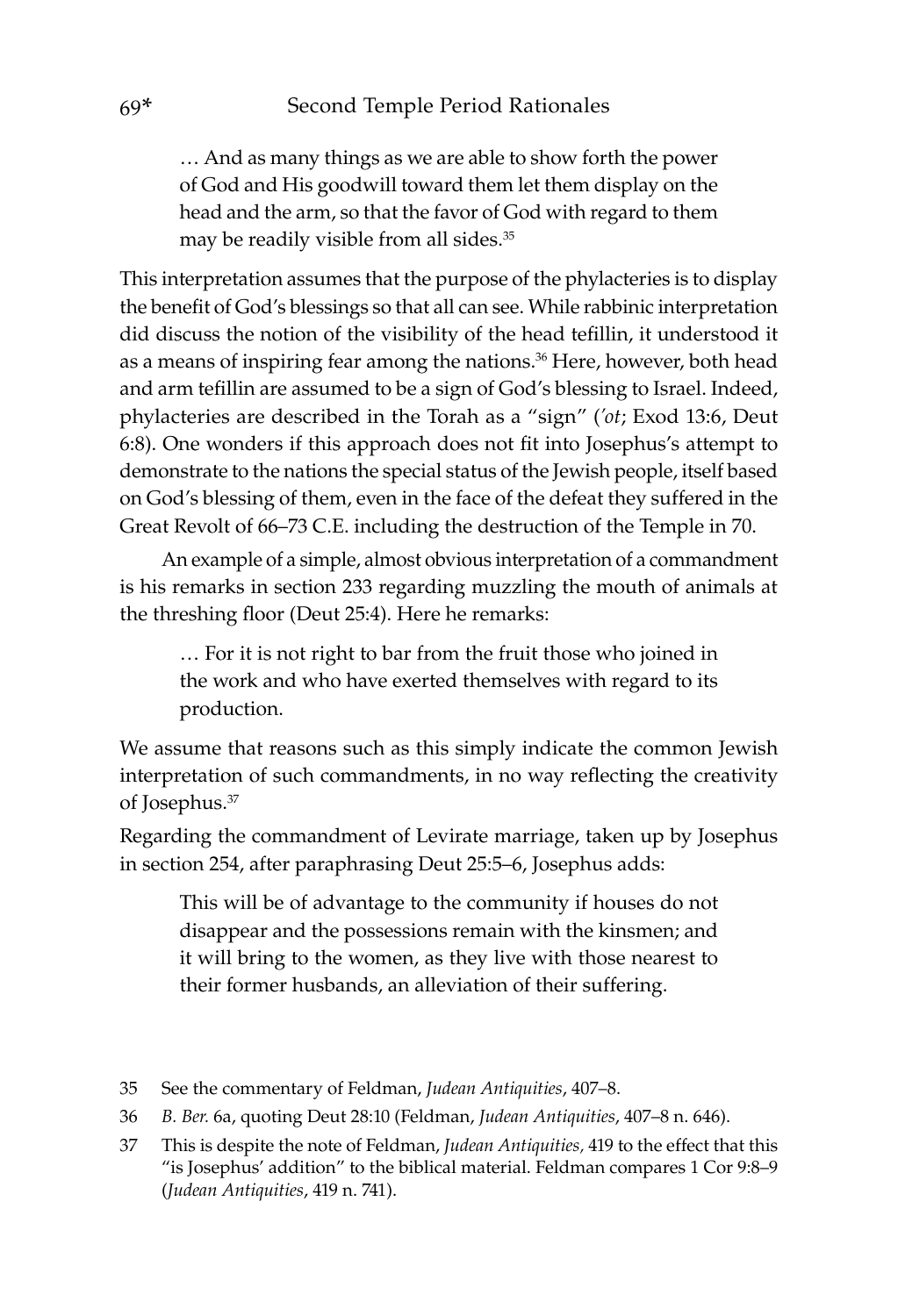The Bible only speaks of the need to perpetuate the name of the dead first husband. On the other hand, it seems apparent from the Bible that, as held by the anonymous Mishnah, the property of the dead husband devolves to the brother who performs Levirate marriage (*m. Yev*. 4:738) and then to the children born of the Levirate marriage. Josephus here introduces two other rationales for this commandment. First, it provides for orderly transmission of property and maintenance of "houses," that is, in biblical times, clans within the tribe. Second, it provides succor to the unfortunate widow who is provided both with material support and with a husband who would in many ways resemble her first husband. We should note here that Philo does not mention Levirate marriage at all, and that the rabbis were indeed concerned with the welfare of the widow in legislating the specific applications of these laws.<sup>39</sup>

The fact that this brief survey comes only from the beginning of Josephus's review of the laws of the Torah should indicate how extensive his discussion of the rationales for commandments was, as such explanations punctuate his survey of the Pentateuchal laws over and over. While some of the rationales do indeed fit with the polemical purposes of Josephus, it appears that most are simply drawn from the common Judaism of the time or represent rationales fitting with Josephus's notion of Moses as a kind of philosopher king whose legislation was totally wise and just.<sup>40</sup> One thing is certain: the sustained discussion of *ta`amei ha-mitsvot* as a rational enterprise, in the works of Philo and Josephus, contrasts greatly with the etiological approach for the most part taken by the book of *Jubilees*. Clearly, it is the Hellenistic environment that called upon Jews to make logical, rational, philosophical arguments for commandments often held up to ridicule in the Greco-Roman world. Further, we should not underestimate the need for Jews

38 Contrast the view of Rabbi Judah bar Ilai (*m. Yev*. 4:7 [C. Albeck, *Shishah Sidre Mishnah*, 6 vols. (Jerusalem: Bialik Institute; Tel Aviv: Dvir, 1952–59), *Nashim*, 335]; *t. Yev*. 6:3 [S. Lieberman, *Tosefta Ki-Feshutah*, 10 vols. (New York: Jewish Theological Seminary of America, 1955–88), part 6, *Nashim*, 47]) that the father and other brothers inherit the dead husband.

39 Cf. Feldman, *Judean Antiquities*, 428 n. 817; D. E. Weisberg, *Levirate Marriage and the Family in Ancient Judaism,* HBI series on Jewish Women (Waltham, MA: Brandeis University Press; Hanover [NH]: University Press of New England, 2009), 37–43.

<sup>40</sup> Cf. J. G. Gager, *Moses in Greco-Roman Paganism* (Nashville: Abingdon, 1972), 25–79.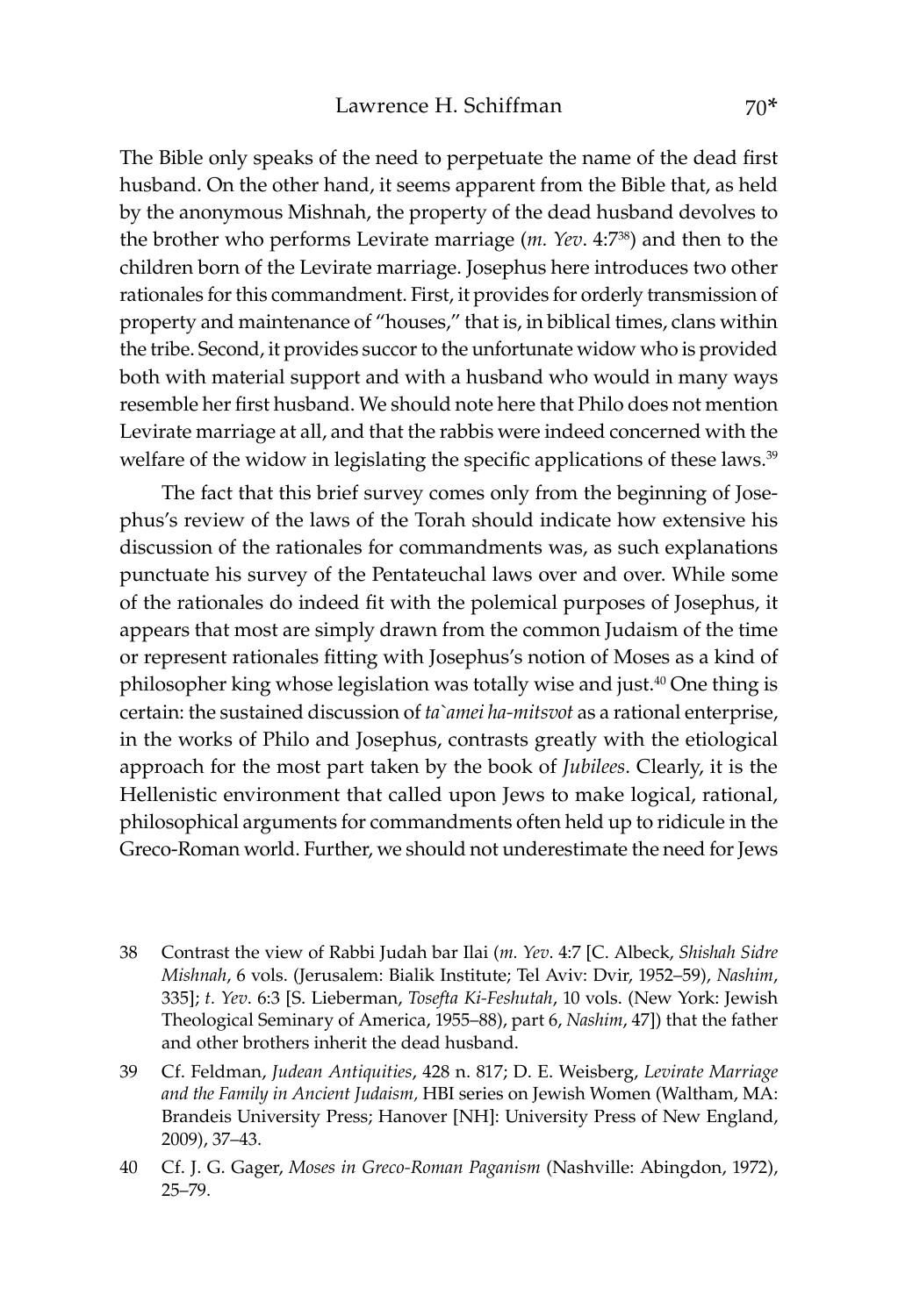themselves to explain internally the significance of the commandments in an environment in which Jews constituted a minority in the wider *oekumene*.

## Dead Sea Scrolls

In our next section, we consider examples drawn from the Dead Sea Scrolls, in particular the sectarian scrolls regarded as representing the views of the sect that gathered the scrolls at Qumran. We will see here that true rationales for commandments are for the most part lacking. We will note a few cases in which rationales are given for various rulings but these are for the most part rationales for minor details, not for the commandment as a whole. In fact, we found it very surprising that so few examples could be gathered.

We begin with the Zadokite Fragments (Damascus Document), a text originally found in medieval manuscripts in the Cairo Genizah that later turned up in multiple fragmentary copies at Qumran. In CD 4:21-5:1<sup>41</sup> we are given a reason for the sect's understanding that polygamy is forbidden according to the Torah, and that prohibition included remarriage by a divorced man or woman as long as the original spouse remained alive. The rationale is given as follows:

…for the foundation of creation is, "male and female He created them" (Gen 1:27), and those who entered the ark, "two by two they came into the ark" (Gen 7:9).

The question here is whether this is a rationale for a commandment or whether it is actually a halakhic midrash, an exegesis meant to support a legal ruling. We will see that in quite a number of examples of the Dead Sea Scrolls it is hard to distinguish rationales from biblical support. One example that clearly is a case of biblical support, rather than a rationale, is the prohibition of marrying one's niece found in CD 5:8–11.

In  $4Q267$  frag. 5 iii  $3-5^{42}$  there appear laws regarding the public reading of the Torah, specifically requiring that it be read by somebody who does not have a raspy voice. The reason for this requirement is given as follows:

<sup>41</sup> C. Rabin, *The Zadokite Documents* (Oxford: Clarendon Press, 1954), 16–19. There are no parallels to this passage in the Qumran manuscripts.

<sup>42</sup> J. M. Baumgarten, ed., *Qumran Cave 4.XIII: The Damascus Document (4Q266*–*273)*, DJD 18 (Oxford: Clarendon Press, 1996), 102; parallels in 4Q266 5 ii 1–3 (pp. 50–51) and 4Q273 2 1 (p. 195).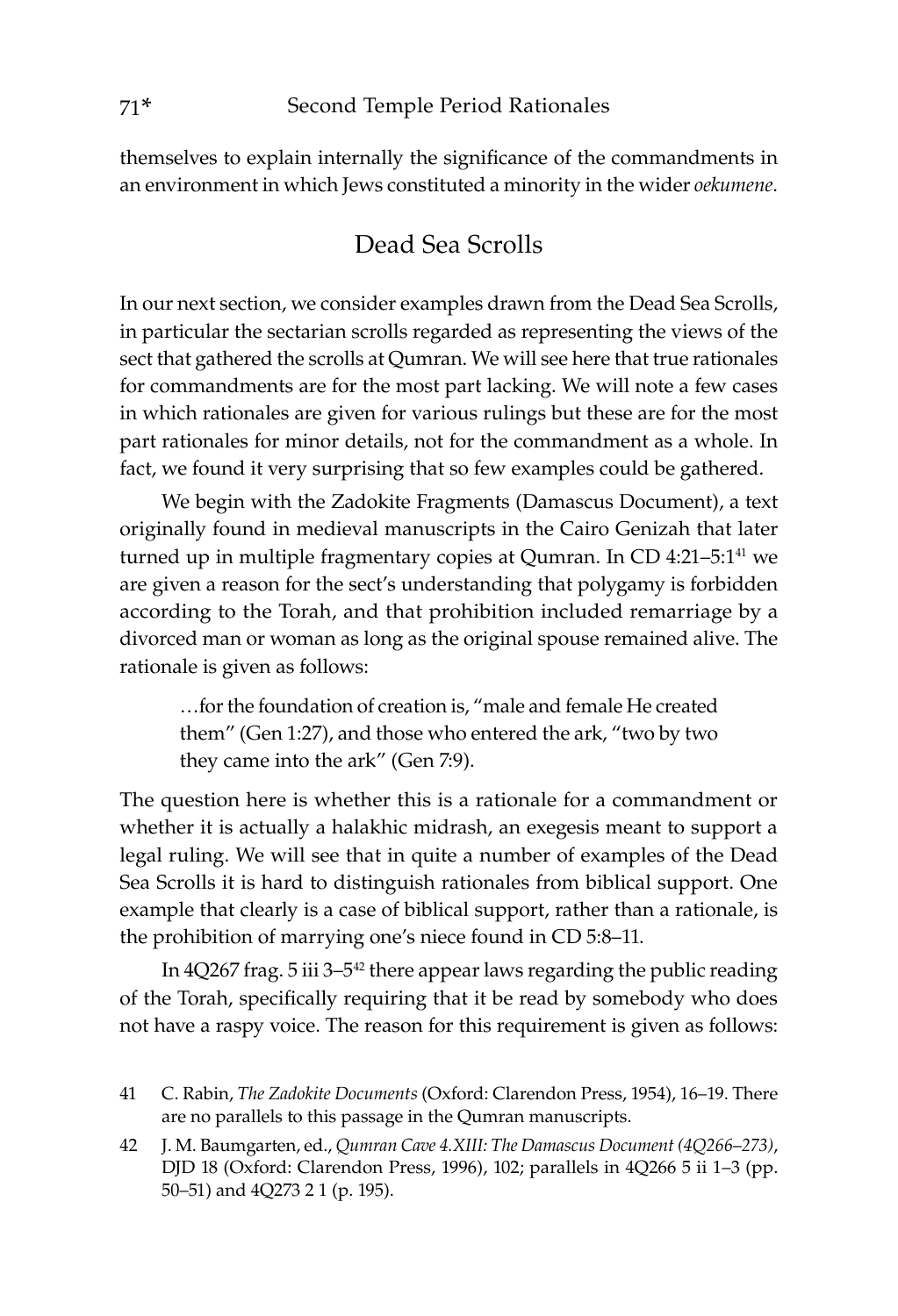"Why should he make a mistake in a capital matter?" (line  $5$ ).<sup>43</sup> Here we are given a rationale not for a commandment but rather for a particular ruling of the sectarians in a matter of Jewish law, namely regarding the qualifications of the Torah reader. Clearly, what is motivating this ruling is the fear that hearing an unclear reading might lead to a mistake on the part of a listener regarding a Torah commandment.

Somewhat similar is a ruling of  $4Q271$  37-9<sup>44</sup> that a man (or perhaps a person) is forbidden to keep secret the blemishes of his (perhaps hers also) daughter from a potential suitor. The reason is given as follows: "Why should he bring upon himself the law of 'Cursed be he who leads the blind astray on the way?'" (Deut 27:18).<sup>45</sup> Here again, the rationale for a sectarian prescription is that if one does not follow it, he will be violating a commandment of the Torah. In a certain sense, this is the reverse of what we would normally expect. Instead of telling us the rationale for a commandment of the Torah, our text advises us how to avoid violating it. The comparison to mixed kinds (*kil'ayim*), already encountered in Josephus, appears here in line 13, referring to one who gives his daughter to one who is not appropriate for her. This comparison is also made in MMT B75–82.46 Although this is close to a reason for the commandment, it again is the reverse of what we would expect. Instead of explaining the reason and what may be learned from observing the commandments regarding mixed animals, seeds and cloth, namely, the requirement to maintain the natural order as God created it, the text instead states that an inappropriate match is analogous to such mixtures.

- 43 Cf. L. H. Schiffman, "The Early History of the Public Reading of the Torah," in *Jews, Christians, and Polytheists in the Ancient Synagogue: Cultural Interaction during the Greco-Roman Period,* ed. S. Fine (London and New York: Routledge, 1999), 44–56.
- 44 Baumgarten, DJD 18, 175–77; parallel in 4Q270 frag. 5 14–15 (pp. 154–55).
- 45 Cf. C. Wassen, *Women in the Damascus Document* (Atlanta, GA: Society of Biblical Literature, 2005), 74–76.
- 46 E. Qimron and J. Strugnell, *Qumran Cave 4.V: Miqṣat Ma`aśe ha-Torah*, DJD 10 (Oxford: Clarendon Press, 1994), 54–57; see the thorough discussion on pp. 171–75. On *kil'ayim* see 4Q481 (Text Mentioning Mixed Kinds), E. Larson and L. H. Schiffman, in G. J. Brooke et al., eds., *Qumran Cave 4.XVII: Parabiblical Texts, Part 3*, DJD 22 (Oxford: Clarendon Press, 1996), 303–4 and 4Q418 103 ii 6–9 (Instruction<sup>d</sup>), J. Strugnell and D. Harrington, in J. Strugnell, D. J. Harrington, and T. Elgvin, *Qumran Cave 4.XXIV: Sapiential Texts, Part 2*, DJD 34 (Oxford: Clarendon Press, 1999), 329–34.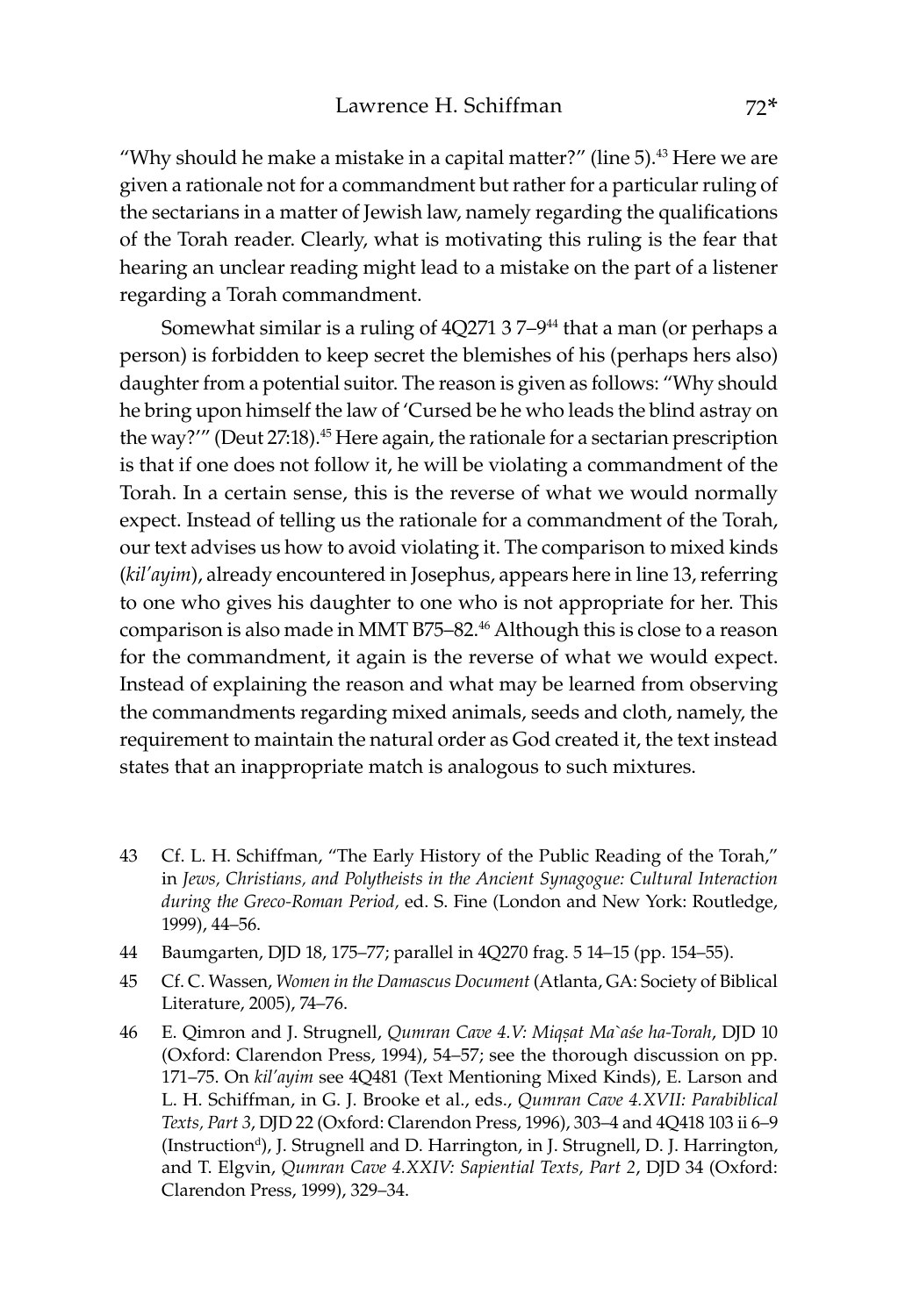Much closer to what we are seeking is an explanation in CD 16:6=4Q270 4 ii 7 for the circumcision of Abraham that is said to have taken place *be-yom da`ato*, that is, when he reached sufficient consciousness and understanding of his relationship to God. We are indirectly told that on that day the angel of Mastema departed from behind him (14:5). What we seem to learn here is that the ritual of circumcision in some way banishes the forces of evil from the young child and leads to a full understanding by the child of his relationship with God. This certainly seems to be an actual rationale given for the commandment of circumcision, something very rare in the scrolls. It goes beyond the examples of etiology that we mentioned before, since it does not assert Abraham's circumcision as the reason for that of later Jews. Rather, it gives a reason for circumcision that applies to Abraham as well as to future generations.

CD 9:15<sup>47</sup> gives a reason why lost property, the owner of which cannot be located, should be placed in the hands of the priests. The reason is, "for the finder will not know its law." The idea here is that the finder may not know the required laws regarding the maintenance and protection of lost property that has not been claimed, a task that the priests will know how to fulfill.<sup>48</sup> Since giving such property to the priests is regarded by the sect as a commandment of the Torah, this indeed is an example of the giving of a rationale for a commandment.

These examples suffice to give a sense of the kinds of explanations or rationales that are found in the Zadokite Fragments. We now look at a different type of text, the Temple Scroll.<sup>49</sup> This document is essentially a rewrite of much of the Torah. On the other hand, the text seeks to appear like the Torah, and for this reason does not generally add too much material of

- 47 There are no parallels preserved in the Qumran manuscripts
- 48 Cf. L. H. Schiffman, *Sectarian Law in the Dead Sea Scrolls: Courts, Testimony and the Penal Code*, BJS 33 (Chico, CA: Scholars Press, 1983), 120–23.
- 49 Editions are Y. Yadin, *The Temple Scroll*, 3 vols. and suppl., rev. ed. (Jerusalem: The Israel Exploration Society and the Shrine of the Book, 1983); E. Qimron, *Megillot Midbar Yehudah: ha-Ḥibburim ha-`Ivriyim* , volume 1. Between Bible and Mishnah (Jerusalem: Yad Ben-Zvi Press, 2010), 137–207; and L. H. Schiffman, A. D. Gross, and M. C. Rand, "Temple Scroll," in *Dead Sea Scrolls: Hebrew, Aramaic, and Greek Texts with English Translations: Volume 7: Temple Scroll and Related Documents*, ed. J. H. Charlesworth et al. (Tübingen: Mohr Siebeck; Louisville: Westminster John Knox Press, 2011), 1–173; 266–405 (the translations in that volume are not by Schiffman, Gross, and Rand.).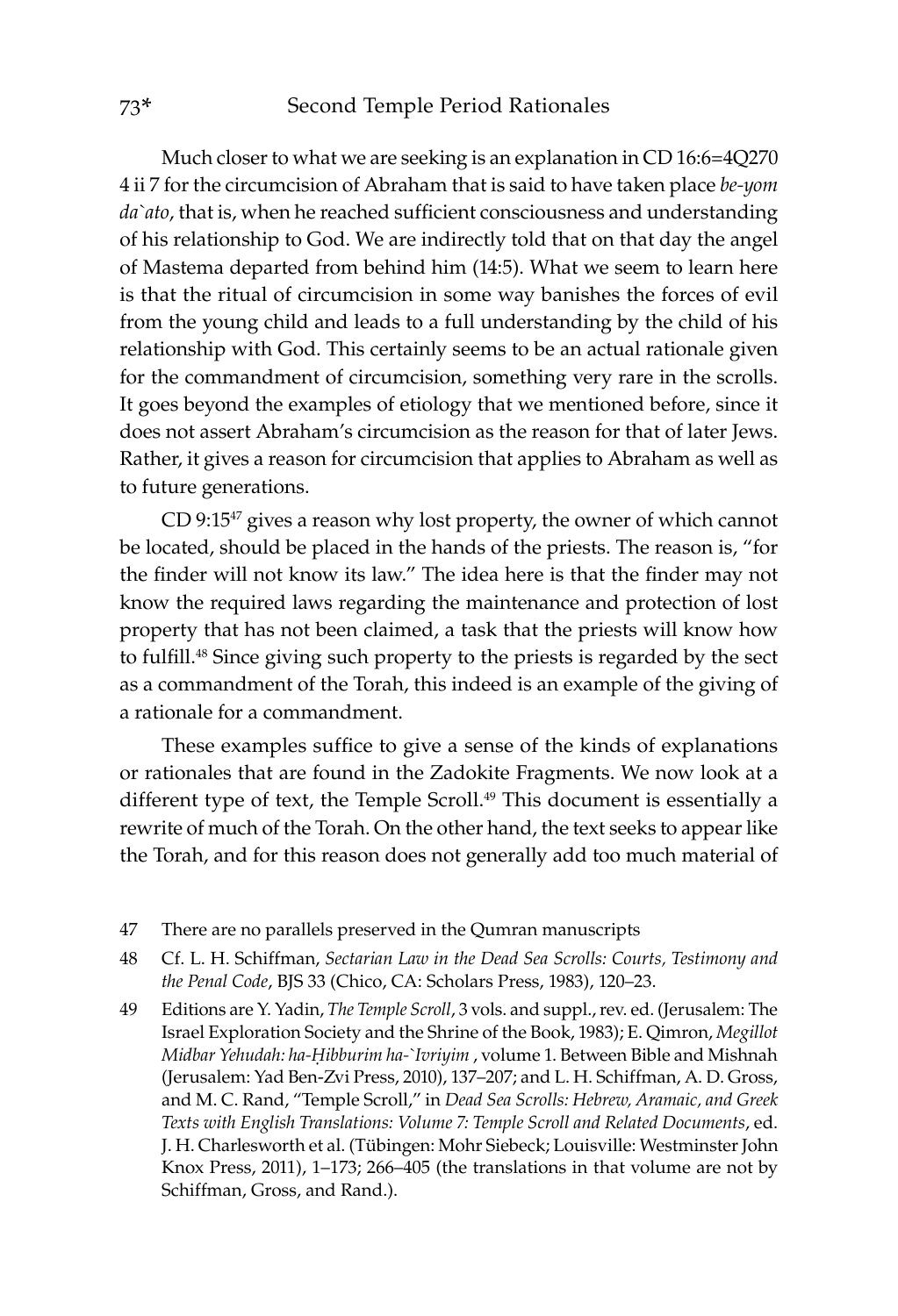its own. Therefore, we actually have found only one example, in a section of the text called the Law of the King, the only part of the scroll that represents sustained composition by the author, as opposed to rewriting of the biblical text to include his own interpretations and legal rulings. These rulings, by the way, and the interpretations behind them, seem to accord with the Sadduceean/Zadokite approach to Jewish law and exegesis.<sup>50</sup>

 $11QT<sup>a</sup> 57:7-8$  provides a reason for the requirement that the King have a guard of 12,000 men and that they not leave him alone, "(lest he) be taken captive in the hand of the non-Jews."51 However, this is not really a rationale for a commandment, rather for a part of the revised political constitution that the author/redactor of the scroll put forward in response to his dissatisfaction with the political order of the day during the Hasmonean period. There are a few points where the Torah provides motive clauses for commandments and some of these do appear in the scroll. However, the author, who codified numerous Torah prescriptions, does not add reasons such as we found in the writings of Josephus.

Finally, a few examples are found in some smaller legal texts in the scrolls collection. In 4Q251 (Halakha A)  $18\,3-6^{52}$  we have an explanation for the ceremony that takes place when a dead body is found between cities. Discussing the heifer, the neck of which is broken (Deut 21:1–10), this text twice mentions that the heifer is "in exchange for the life" and that "it is a substitute" (lines 4–5). This clearly qualifies as a rationale for the Torah's commandment. In 4Q265 (Miscellaneous Rules) 7 14–1753 we are given the same rationale as in *Jub*. 3:10–14, a passage discussed above, for the periods of purity and impurity for a parturient woman, one who has just given birth. We should finally mention that certain prayer texts that are to be recited prior to ritual immersion make clear that the sectarians saw ritual impurity as based on a moral defect and the need for repentance.<sup>54</sup>

- 50 Schiffman, *Courtyards*, 42–43, 49–51, 145–47, 425–39.
- 51 Cf. ibid., 495–97.
- 52 E. Larson, M. Lehmann, and L. H. Schiffman, "4QHalakha A," in J. M. Baumgarten, et al., *Qumran Cave 4.XXV: Halakhic Texts*, DJD 35 (Oxford: Clarendon Press, 1999), 47–48.
- 53 Baumgarten, DJD 35.70, 72.
- 54 See J. Klawans, *Impurity and Sin in Ancient Judaism* (Oxford: Oxford University Press, 2000), 67–91.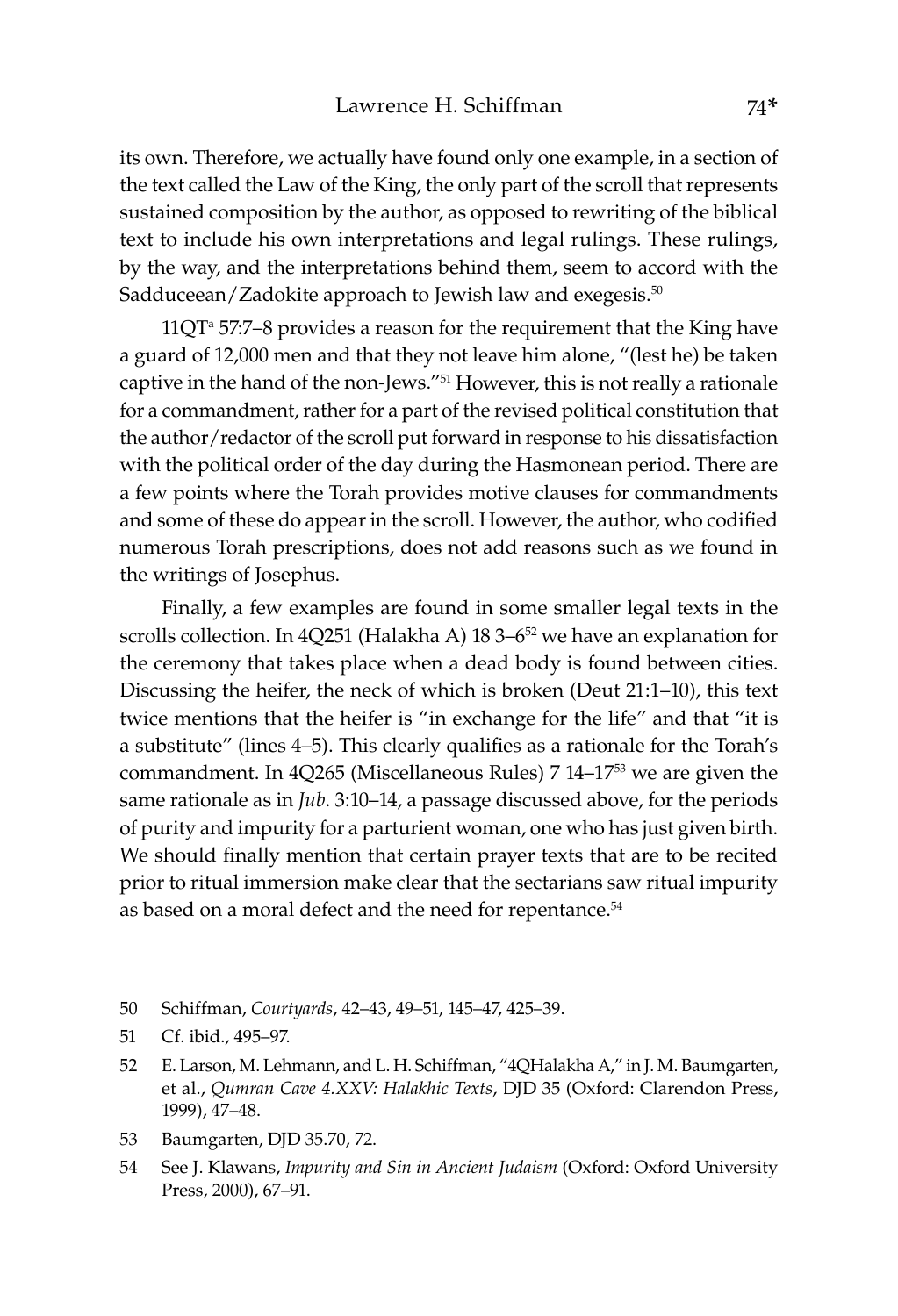## Conclusion

We have observed rudimentary attempts to provide rationales for commandments in Second Temple literature written in Hebrew. In *Jubilees*, real rationales were very rare and most of what we encountered was simply etiologies, the claim that since the Patriarchs had observed a certain commandment, their descendants should continue to observe it. Similar lack of emphasis on rationales for commandments is observable in Dead Sea Scrolls texts. Here we found reasons being given for certain legal prescriptions that were actually not direct Torah commandments. In a few cases, rationales for commandments were indeed found in the Scrolls. We do need to remember that the legal texts in the Qumran corpus, with the exception of the Temple Scroll, are exceedingly fragmentary. Further, the Temple Scroll masquerades as a Torah and for this reason would not be replete with such reasons. Nonetheless, we see here or there that reasons were occasionally given, showing evidence of the beginnings of the quest to explain the commandments rationally to those expected to practice them.

From our study of Philo and Josephus it would certainly appear that the full-fledged attempt to provide rationales for commandments—*ta`amei ha-mitsvot*—seems to stem from the inherent and, in fact, directly acknowledged polemics that these authors waged against both Jewish extreme allegorists, in the case of Philo, and in both Philo and Josephus against non-Jews who saw little meaning in Jewish observance and who often ridiculed it. One can imagine that such rationales were necessary for the Jewish people, and that many Greek-reading Jews looked to the works of Philo and Josephus for support in their maintenance of the Torah's commandments. We have not discussed here all the examples that we could gather, since in the case of Philo and Josephus such a study would have to be book-length for each. But taking into consideration the tremendous amount of such discussion in Philo and the virtually consistent provision of such rationales in Josephus's exposition of Scripture's legal corpus, it seems clear that this approach had its origins in Hellenistic Jewish literature composed in Greek.

While such a conclusion is certainly warranted for the material at hand, and is well demonstrated by the examples that we have discussed here, let alone from the many more that could have been added, we still need to be somewhat cautious in light of the fragmentary nature of Second Temple literature, especially those texts composed in Hebrew and Aramaic.